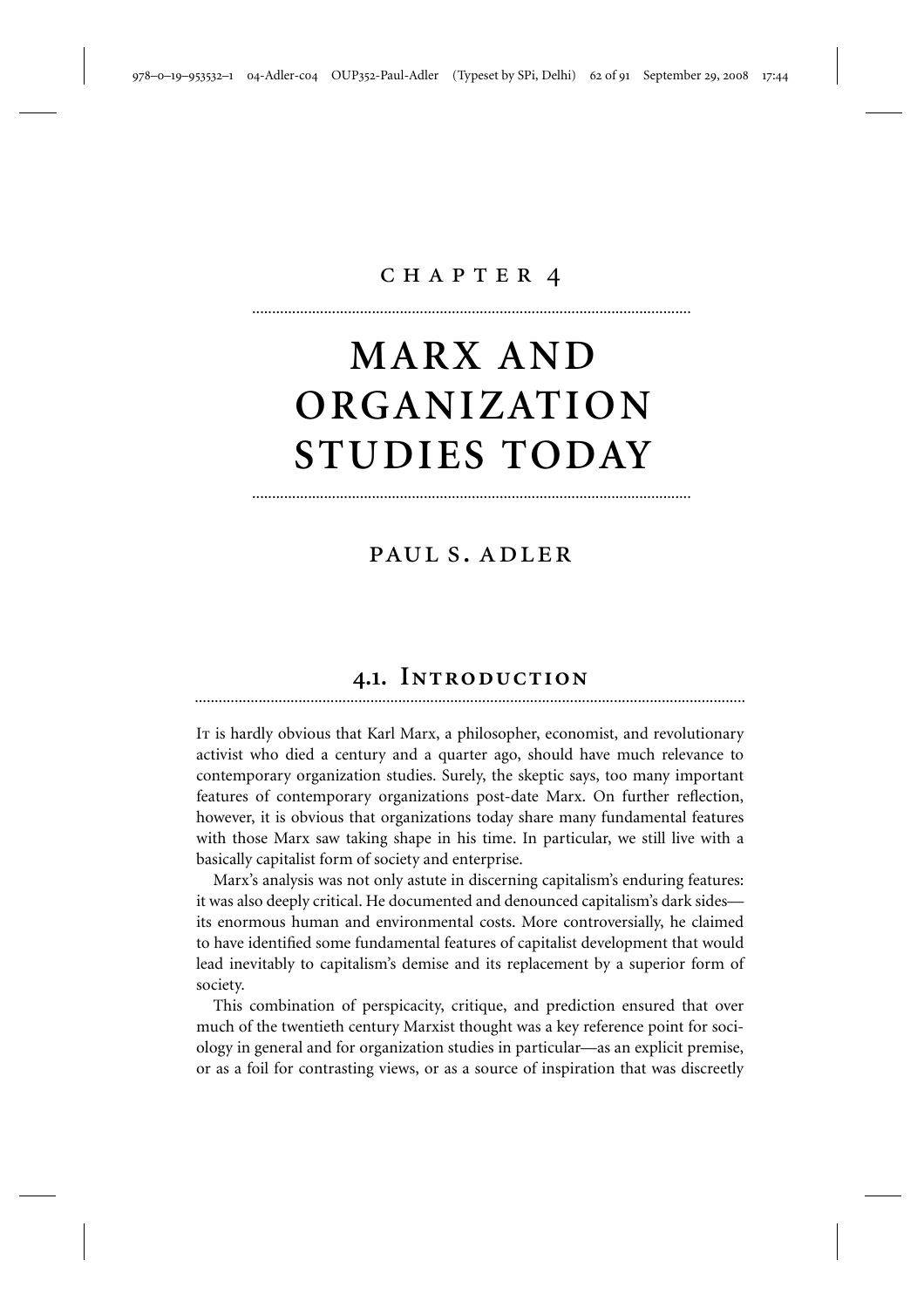left unnamed. In the last decades of the twentieth century, with the weakening of the labor movement in many of the advanced capitalist countries, with the culmination of anti-colonialist struggles in developing countries, and with the demise of the Soviet Union and its allies, Marxist ideas lost some of their traditional impetus. On the other hand, however, Marxist ideas have recently received new impetus from the rise of global justice movements and from growing concerns about capitalism's destructive environmental effects and its unstable financial structure.

Since Marx's time, the general matrix of Marxist theory has not remained fixed in doctrinaire rigidity: numerous variants of the basic theory have emerged (Anderson 1979; Burawoy 1990). This chapter's goal, however, is to show the fruitfulness of Marx's original insights; I therefore address only some particularly important points of debate among Marxists. The following sections discuss, in turn, Marx's basic theory, its main uses in organization studies, and its dialogue with other theories.

# 4.2. MARXISM: KEY IDEAS

Marx was born in Germany, in 1818, and died in London in 1883. He studied law and philosophy in Bonn and Berlin, where he participated in the iconoclastic, anti-religious 'Young Hegelian' scene. Political activism led him to Paris in 1843 and from there to Brussels, back to Germany, and eventually to Britain in 1849, where he began serious study of political economy. Throughout this period, he was active in revolutionary circles of Europe. He published several major works during his lifetime, and several others appeared posthumously (see a listing in the References below). He was supported financially by Friedrich Engels, who had inherited an ownership share in a textile manufacturing concern in Manchester. Engels was Marx's closest colleague in both writing and political activism. This section summarizes the main themes in Marx's (and Engels's) writing, with an emphasis on those that are most relevant to organization studies.

In *The German Ideology* (originally published in 1845), Marx and Engels mark their distance from Hegel and the Young Hegelians. They advance three main ideas. First, human action is constrained and enabled by its historically specific conditions: generic trans-historical theorizing is therefore a poor foundation for social science. Second, the ideas we work with, including abstract theoretical ones, are conditioned by our own historical context. And finally, because people must produce in order to live, the sphere of production is primary in relation to the sphere of thought and culture.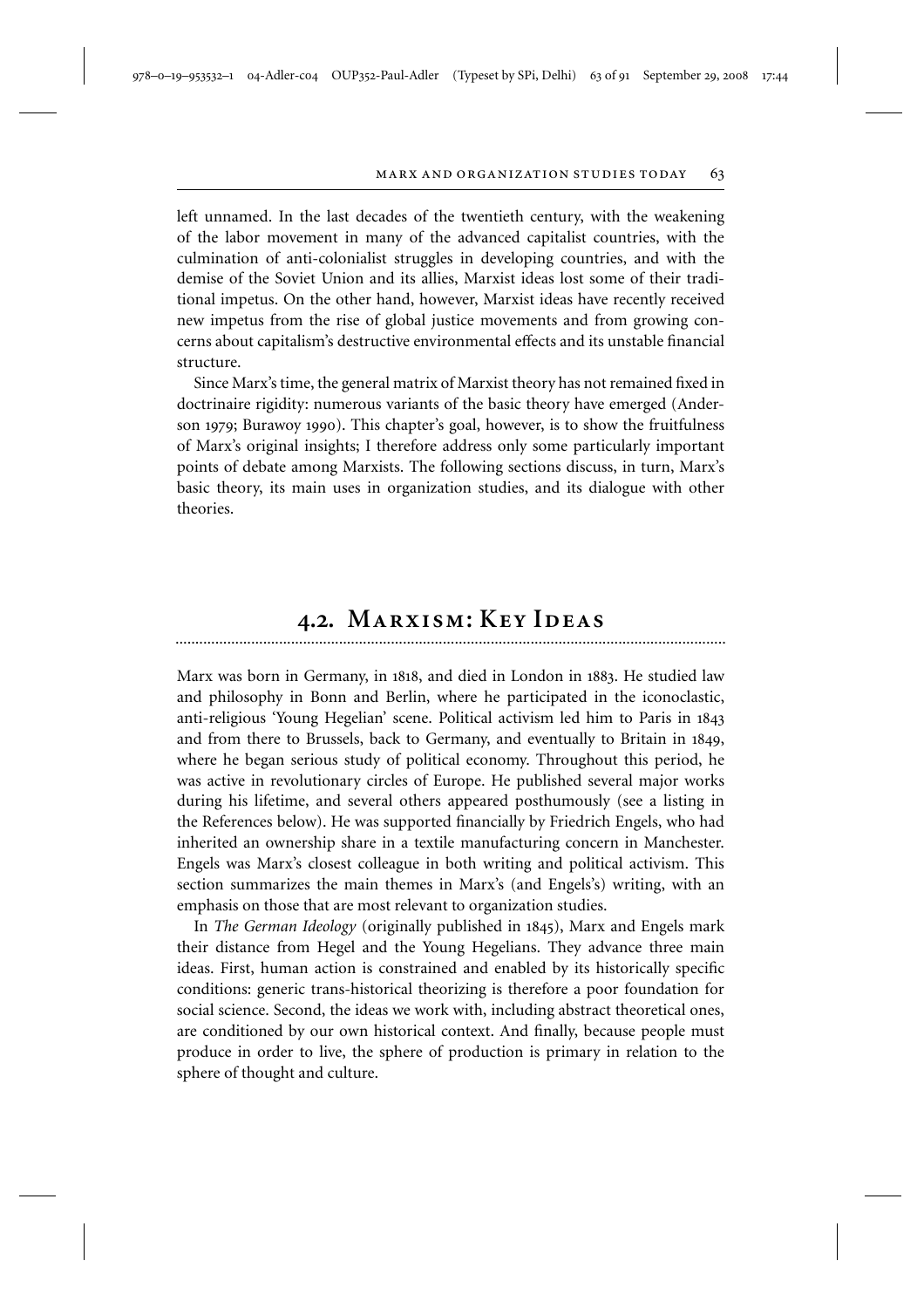The *Communist Manifesto* (1848), the preface to the *Contribution to the Critique of Political Economy* (1859), the *Grundrisse* (1857), and *Capital* (1867) articulate Marx's analysis in more detail. The following sections highlight six main themes.

# **4.2.1. The Class Structure and the Centrality of Class Struggle**

If production is primary and if human production is by nature collective rather than individual, then the most basic structure of society is its 'mode of production'. (Concrete societies typically embody residues of earlier modes alongside their dominant mode.) Modes of production are defined by two sets of relations. 'Forces of production' are humanity's relations with the natural world, composed of material 'means of production' (equipment, technology, raw materials) and human productive capacities (skills, etc.). 'Relations of production' define the distribution across social categories ('classes') of rights to ownership and control over these forces of production.

The broad sweep of human history can be understood as the dialectical progression of successively more productive modes of production. In the European region, this progression was from primitive communism, to slavery, to feudalism, and then capitalism. Primitive communism has no class structure per se because the forces of production are too primitive to generate enough surplus to support a non-laboring class. Slave relations correspond to a technology of dispersed farming on large estates. Feudal vassalage relations correspond to small-scale agriculture and handicraft tools. And capitalist relations of production—defined by the conjunction of wage-based exploitation within firms and competition between firms—correspond to machinery and large-scale industry. This progression is dialectical insofar as the emergence of a new structure is the result of the internal contradictions of the old. (On Marx's 'dialectical' approach and the idea that contradictions are to be found in reality rather than only among propositions, see Ilyenkov 1982; Ollman 2003.) Class struggle between the exploiting and exploited classes is the *motor* of this progression; however, its basic *direction* is set by the vector of advancing forces of production. When the prevailing relations of production are no longer able to assure the further advance of the forces of production, class conflict intensifies and the old class structure is eventually overthrown, allowing a new mode of production to emerge in which human productivity can develop further (see exposition by Cohen 1978). Capitalism is distinctive in this sequence because its characteristic relations of production greatly intensify pressures to further develop the forces of production; in comparison, all previous modes are far less technologically dynamic.

Marxist sociology and organization studies are characterized by their insistence that the relations of production and the resulting class structure constitute the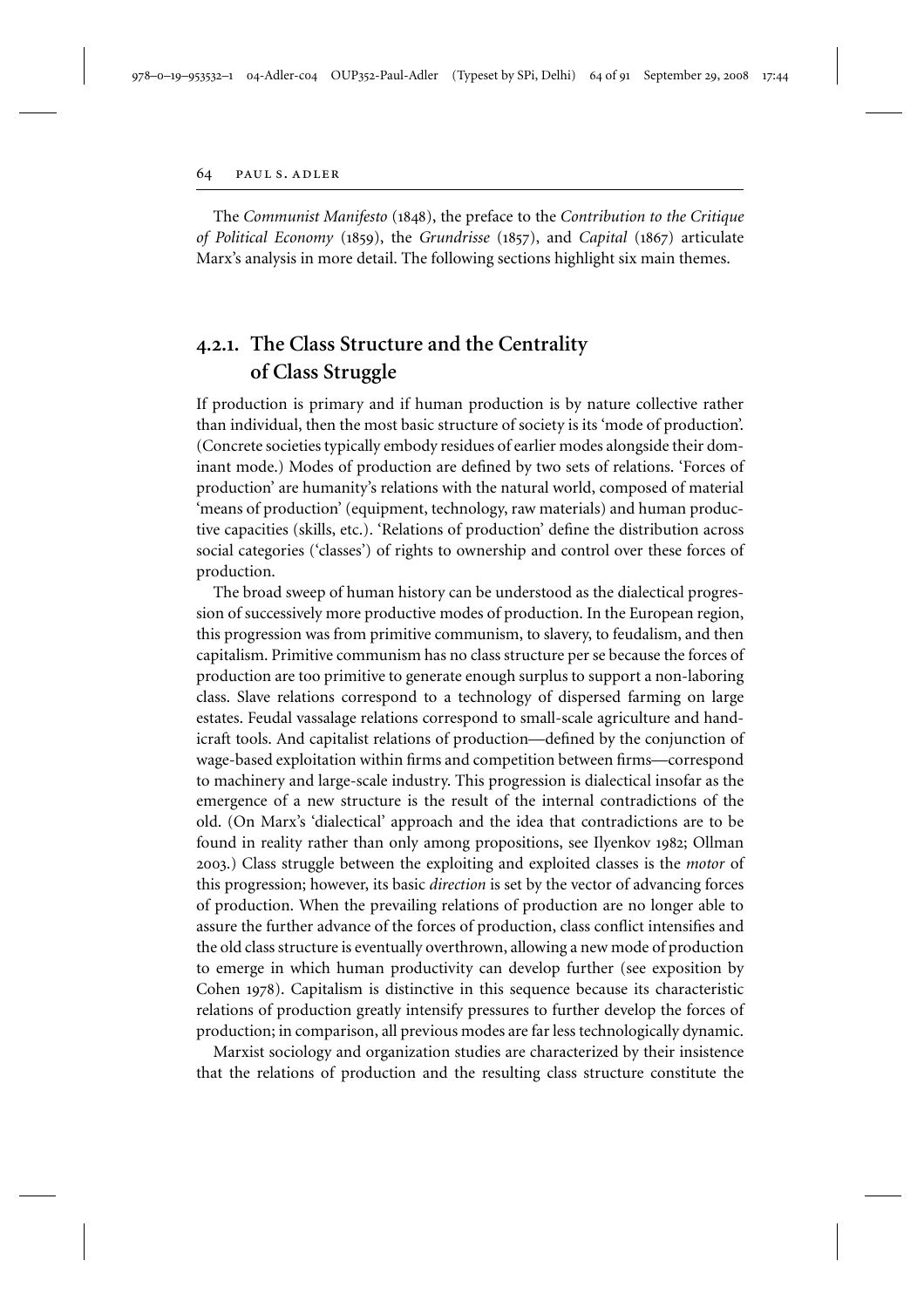primary axis of social differentiation, determining the broad pattern of economic opportunity, education and health conditions, and political orientations. Marxist theory was for many years the foil against which were elaborated sociological theories of 'the end of ideology', which culminated in 1950s 'functionalism' and the celebration of normative integration of US society. Marxism is one of the family of 'conflict' theories that re-emerged in opposition to this 'apologetic' condition in sociology.

# **4.2.2. The Specific Form of Capitalist Exploitation**

Capitalism as a mode of production is distinguished by the centrality of commodity production (see Foley 1986 for a particularly clear exposition of Marx's theory). A commodity is a product (good or service) produced for sale rather than use a 'contradictory unity', Marx says, of exchange-value (the commodity's capacity to command other products and money in exchange) and use-value (its capacity to satisfy a need or desire). Capitalism emerges from small-scale commodity production when labor too becomes a commodity. This happens through a process of violent dispossession that deprives workers of alternative ways to access means of consumption or production, and that thus forces workers to exchange their capacity to work for a wage as if this creative capacity too were a commodity.

Marx follows classical political economists such as Ricardo in arguing that supply and demand do not determine the price of a commodity (as argued by neo-classical economics), but only influence its fluctuation around its objectively determined value. This value is determined by the socially necessary labor time invested in the product's production. (Note that, contrary to a popular misconception, this 'labor theory of value' is not a normative theory: Marx is not arguing that value should be based on labor input; he is adamant that use-values typically also require a host of non-labor contributions; his theory aims to explain how capitalist exchangevalue actually works.) Under normal conditions, labor power too receives a wage that reflects the socially necessary labor time required to produce it, which is the cost of the daily consumption required for workers and their families as well as of their investment in training and education. (Note that for Marx, the value of labor power has a social and historical component: it is not just a biological minimum as assumed in Malthus's account.) Given the level of advance of the forces of production in the capitalist phase of historical evolution, it only takes a few hours in the working day for workers to produce the equivalent of their wages ('necessary labor-time'); and employers can legally appropriate the value produced in the rest of the working day ('surplus labor' and thus 'surplus value') with which to pay both the non-labor inputs and investors' profit.

When Marxists use an ethically charged term such as 'exploitation' to describe these relations of production, non-Marxists often criticize them for lack of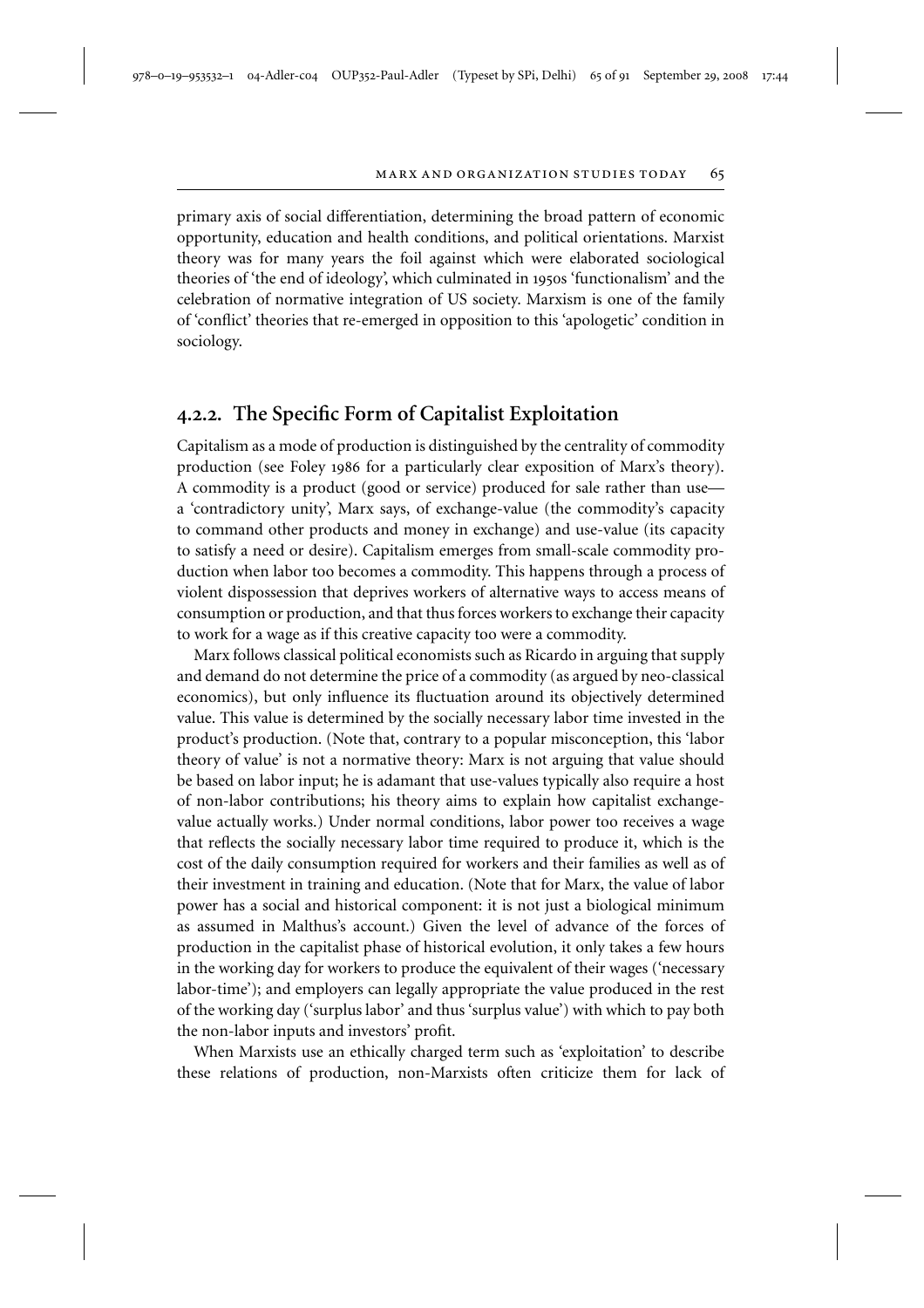objectivity, since even in Marx's own theory it is assumed that wages normally reflect the value of labor power, and since no economic growth would be possible without some surplus being withheld. Marx, however, understands the need for a surplus; but he argues that surplus labor represents exploitation because workers have no control over the use of that surplus and because their share is depressed by the portion siphoned off for capitalists' private consumption.

Calling this wage relation 'exploitation' captures nicely its essentially conflictual character. One the one side, under competitive pressure in product and financial markets, employers are pushed to increase surplus labor, regardless of their personal preferences. On the other side, workers struggle to maintain their jobs, their dignity, and their wage levels. Exploitation and class conflict are thus not abnormal conditions created by distortions of the market process: they are a fundamental feature of capitalist production even under hypothetically pure competitive conditions.

To emphasize conflict is not to deny the simultaneous need for cooperation in production. Indeed, the large-scale capitalist enterprise depends crucially on cooperation to coordinate its complex division of labor, and managers play a key productive role in that coordination. Managers roles are, however, simultaneously productive and exploitative (Carchedi 1977; Wright 1985), and labor–management relations in the capitalist firm embody a contradictory unity of cooperation and conflict, reflecting the basic use-value/exchange-value contradiction of the commodity itself.

# **4.2.3. The Development of Capitalist Production**

Marx identifies two generic strategies for increasing surplus labor. First, capitalists can extend and intensify the working day and can force more members of each family into the labor force: these generate what Marx calls 'absolute surplus-value'. Second, employers can respond to competitive pressures with technological and organizational innovation that reduce necessary labor time: this generates 'relative surplus-value'.

When capitalism first establishes itself, firms usually leave the technology of production unchanged, and exploitation takes the form of increasing absolute surplusvalue. The resulting contrast in hours and intensity of work between traditional village life and early factory life has been documented in numerous scholarly and literary accounts (see Thompson 1963). This is what Marx (1976: Appendix) calls the *formal subordination of labor to capital*: it is merely formal because the underlying production process is as yet unchanged. As capitalism consolidates, the negative social externalities of excessive working hours and of child labor prompt political action by both workers and enlightened capitalists, resulting in new laws and regulations. These increase incentives for firms to accelerate technological innovation, and as a result, relative surplus-value becomes progressively more important, and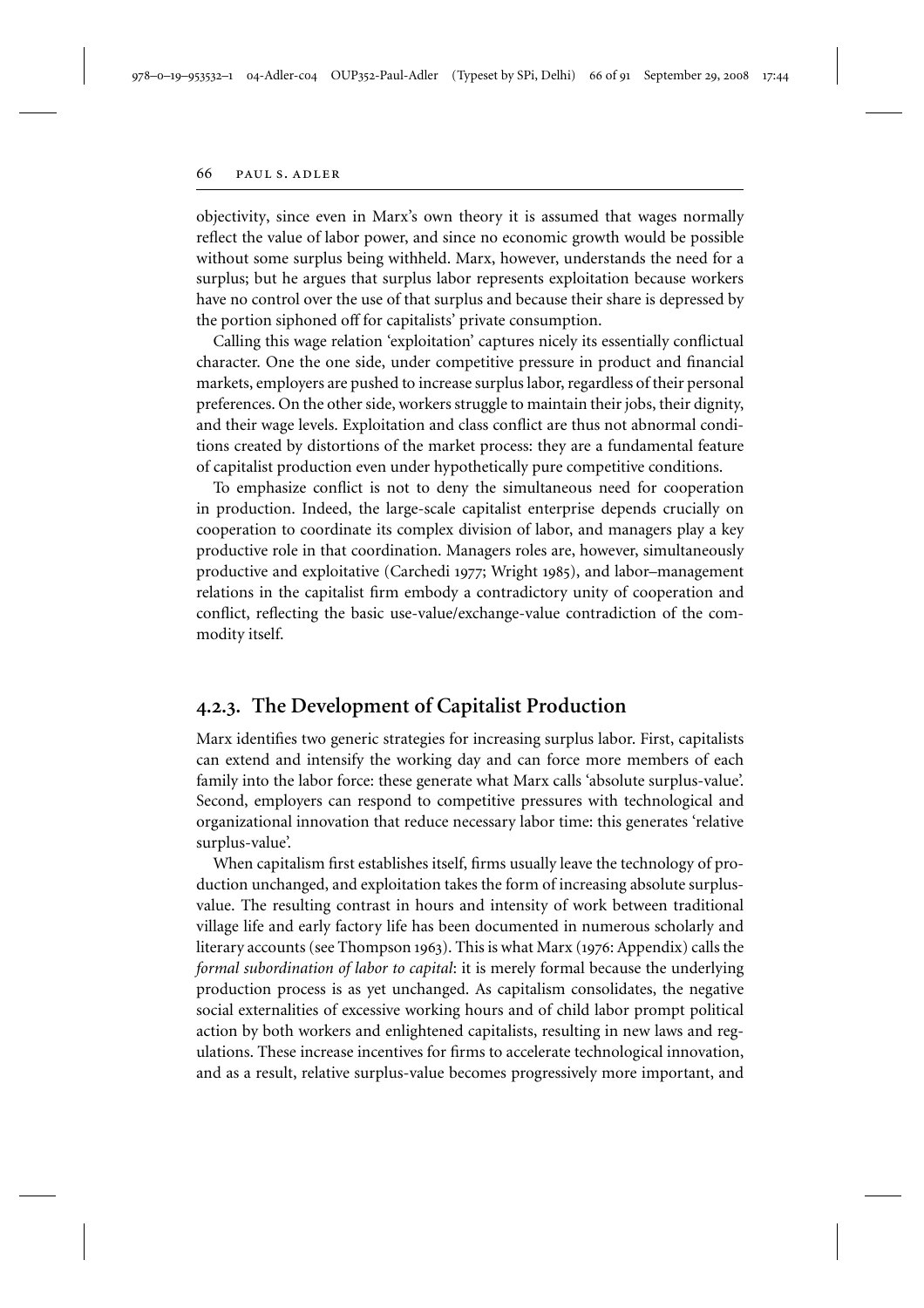we see the emergence of the *real subordination* of labor to capital as the labor process itself is progressively reshaped.

The contradictions of capitalism do not disappear with this shift from absolute to relative surplus-value and from formal to real subordination—they deepen and mature. Marx sees capitalist development as the unfolding of a real contradiction between, on the one side, the ineluctable tendency towards what he calls the 'socialization' of the forces of production, and on the other side, the maintenance of an increasingly obsolete structure of relations of production based on private property of the means of production. Marx's concept of socialization was more expansive than in current usages: activity is socialized insofar as it comes to embody the capabilities of the larger society rather than only those that emerge from isolated, local contexts (e.g. Marx 1973: 705; 1976: 1024).

The socialization of the forces of production plays out at three levels. First, it appears as the growing mastery of large-scale cooperation in complex organizations. The individual worker is now productive only as part of what Marx calls a 'collective worker'. In this light, techniques of work organization—such as the principles of bureaucracy, scientific management, or lean production—are part of the forces of production. The development of such principles represents steps towards socialization insofar as they allow more rational, conscious planning and management of large-scale, interdependent operations.

Second, on a more global level, the socialization of the forces of production means that increasingly differentiated, specialized branches of activity are conjoined in an increasingly interdependent global economy. Even though this interdependence is coordinated by the invisible hand of the market rather than by conscious planning, society's productivity is increased by the development of universally accessible science, by the latter's embodiment in specialized materials and equipment, and by the ability to access and integrate these capabilities on an increasingly global scale.

Finally, socialization appears on an individual, subjective level. When the effective subject of production is no longer an individual worker but the collective worker, workers' identities change—they are re-socialized. (Marx's analysis is similar here to Elias 2000.) The development of the forces of production pulls workers out of what Marx and Engels call in the *Communist Manifesto* 'rural idiocy'. In the *Poverty of Philosophy* (1995), Marx similarly celebrates the end of 'craft idiocy'. Marx's use of the term 'idiocy' preserves both its colloquial sense and the meaning from the Greek *idiotes*, denoting an asocial individual isolated from the polis. At the opposite end of the spectrum from the *idiotes* is the 'social individual' described by the *Grundrisse*, in the form of the technically sophisticated worker who accesses and deploys society's accumulated scientific and technological knowledge.

Marx argues that these various forms of the socialization of the forces of production are stimulated by the capitalist relations of production and the associated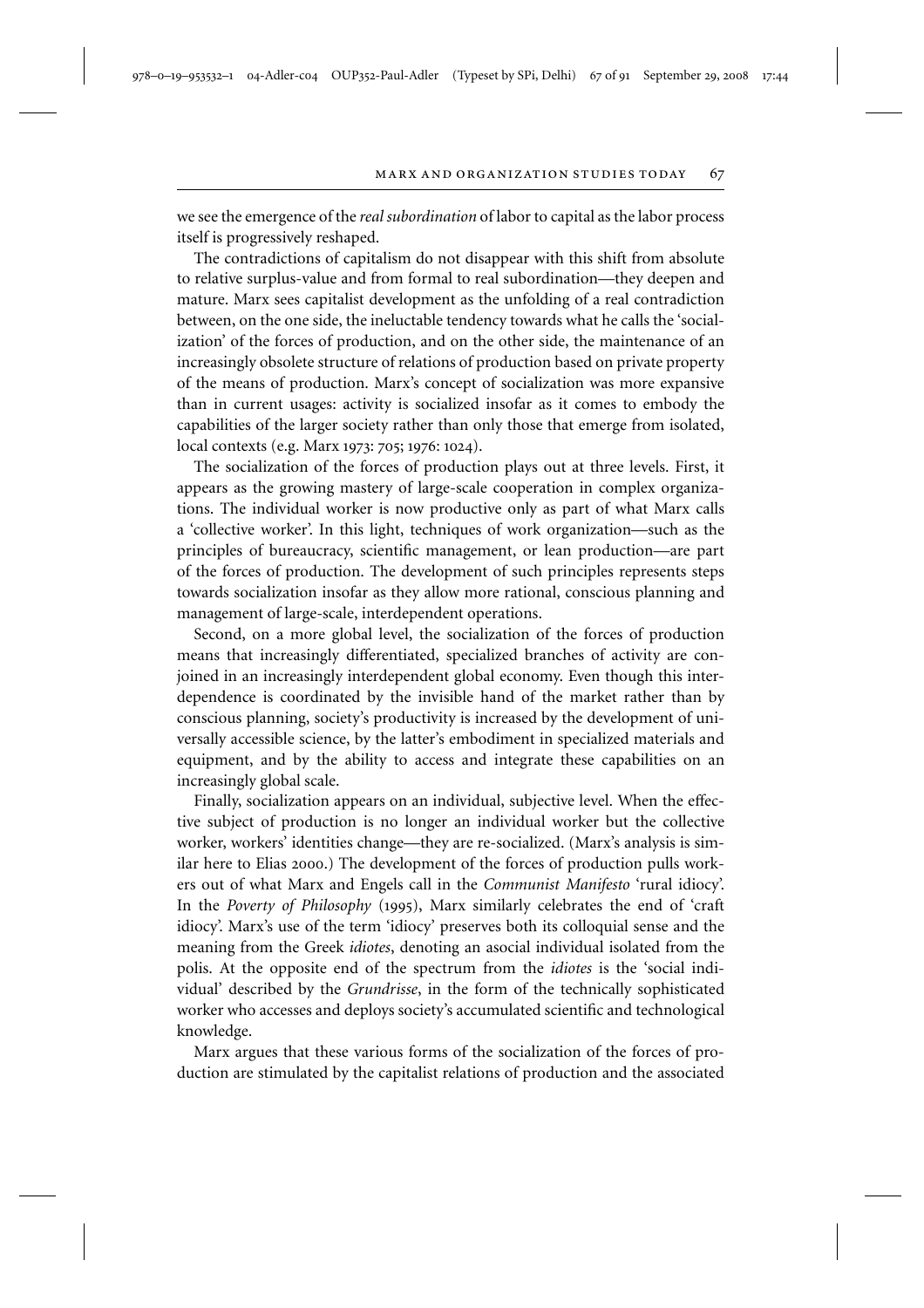pressures of competition and exploitation; and at the same time, however, these latter pressures distort and limit socialization. Instead of a broadening association of producers progressively mastering their collective future, this socialization appears, at least at first, in the form of intensified coercion by quasi-natural laws of the market over firms and by corporate bureaucracy over workers. Under capitalist conditions, the substance of socialization takes on a form that is exploitative and alienating. Forms of work organization, for example, are means of coordination in the form of means of exploitation. To use a dialectical formulation: the content is in contradiction with its form.

The socialization tendency is, however, difficult to repress, and eventually, the exigencies of production impel the socialization of the relations of production too. The latter appears at first in limited, capitalistic form, as the shift from private to public corporations, the concentration of ownership, and the growing government role in the economy (the 'creeping socialism' denounced by Hayek 1944). But these partial steps encourage rather than undercut calls for further socialization: Schumpeter's (1942) account is very faithful to Marx's analysis, even if his regretful tone contrasts with Marx's enthusiasm. Eventually, Marx predicts, we will see a wholesale 'socialist' transformation that reestablishes a correspondence between relations and forces of production at a new, higher level—between socialized ownership and control and socialized production.

# **4.2.4. The Social Impact of Capital Accumulation and Commodity Production**

In the *Manifesto* and elsewhere, Marx is eloquent on the progressive content of this process of capitalist development. The world market brings humanity together, to huge productivity advantage and freeing us from parochialism and petty nationalism. But Marx is also savage in his critique of the dark side of this historical process.

Consider commodity production. Competition drives technological innovation, prompting the proliferation of new goods and services. On the one hand, there is no denying the use-value of many of these new products. On the other, many of them are frivolous or even dangerous, and the underlying market process has an enormous social cost in employment precariousness and environmental damage. Moreover, capitalism as a system of generalized commodity production engenders *commodity fetishism*. Instead of mankind consciously and collectively mastering modern industry's complexity, commodities appear as the active agents, struggling for monetary recognition. Abstract 'laws of the market' impose themselves as an alien, coercive force. The structure of the capitalist economy works to produce an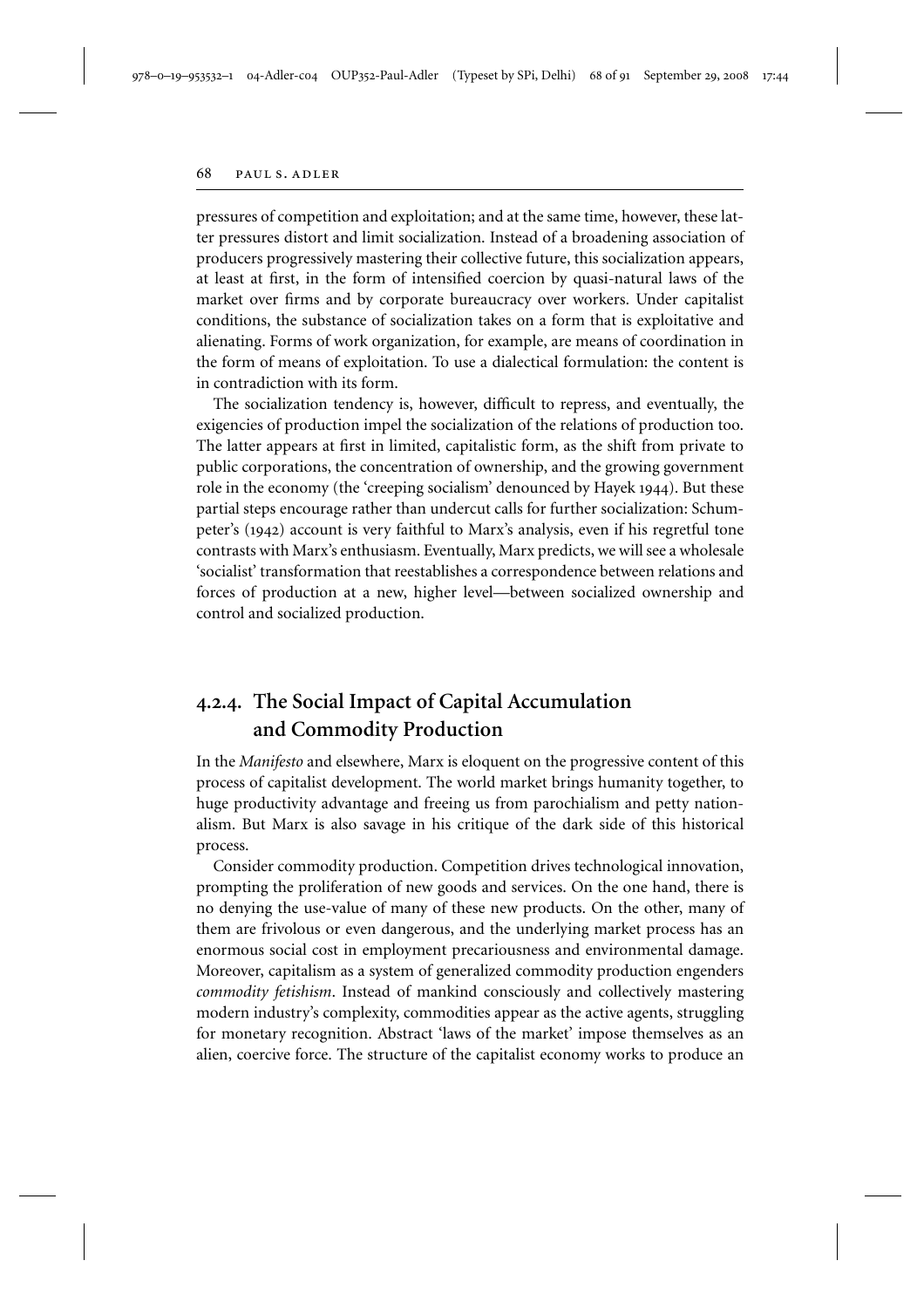inverted understanding of itself in our minds, as if the market 'decides' while we merely submit. *Alienation* is a structural feature of such an economy.

The commodity form progressively takes over more spheres of activity such as food production and preparation, childcare and education, healthcare, and culture. In this process, traditional forms of community—with both their attractive features and their features inimical to women's freedom and to creative individual flourishing—are swept away, as gift exchange and traditional fealty are replaced by the cash nexus and instrumental association. In place of local markets, a global market emerges for products, labor power, and finance: small-scale commodity producers (the traditional petty bourgeoisie) disappear, and a new middle-class of salaried managers and experts is created.

Alongside a general tendency to improvement in average standards of living, capitalist growth continually reproduces unemployment and poverty. Capitalism develops not only endogenously but also through imperialist expansion (see Brewer 1980), and as capitalists based in the more 'advanced' regions exploit the populations of the less advanced regions, average incomes and health conditions improve, but at the cost of considerable poverty and misery.

# **4.2.5. The Limits of Capitalist Development**

Capitalism is not the last in the sequence of modes of production; it is not the end of history. As capitalism develops and expands, not only does socialization consolidate the material preconditions for socialism, but the conditions for a revolutionary change in the mode of production progressively ripen.

On the one hand, the system loses its historical legitimacy. In *Capital*, Marx shows that an economy based on competition will necessarily experience periodic crises, and that in the long term, these crises are more likely to worsen than to moderate. Each firm, in order to survive, must attract investment funds and grow faster than its peers; this creates a permanent tendency to overproduction. The dynamic equilibrium of the capitalist economic system relies not on conscious planning but on the spontaneous functioning of the market—plus, since the midtwentieth century, some very crude instruments of government intervention and as a result, its homeostatic properties function only poorly and at enormous social cost. As markets expand in geographic scope, crises sweep across ever-larger regions. As the productivity of modern industry grows, the parallel growth of inequality, the persistence of poverty, the periodic crises, the development of negative social and environmental externalities become ever more incongruous, indeed obscene.

On the other hand, the social class capable of doing away with capitalism and creating a new form of society becomes stronger. The working class—broadly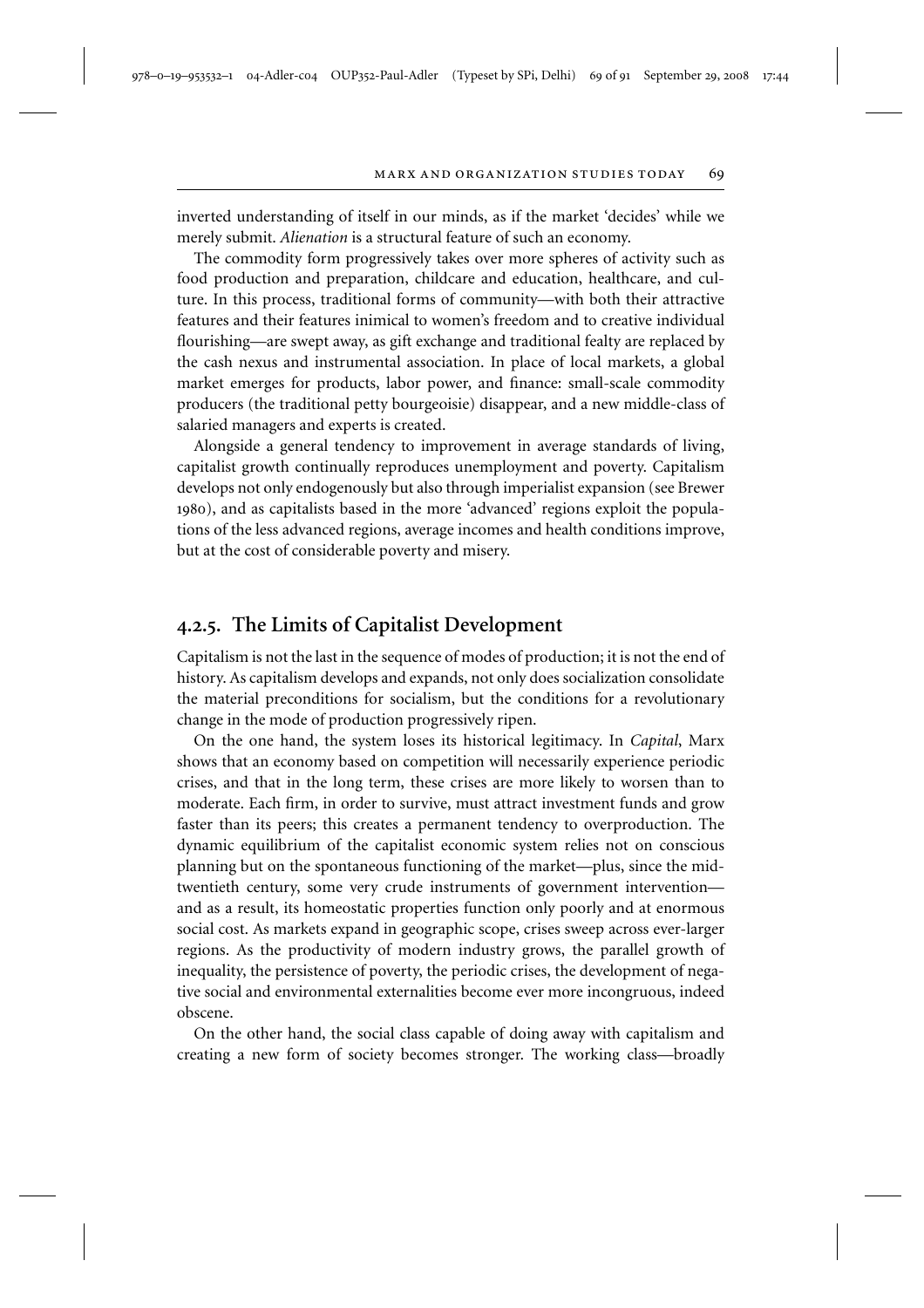construed as those who must sell their capacity to work, whether they be blue- or white-collar, skilled or not, urban or rural—is strengthened by the development of capitalism itself: as the forces of production develop in a socialized direction, they call for an increasingly educated workforce; workers are brought into ever-larger units of production and acquire habits of coordinated activity; communication technologies facilitate workers' collective action; and the everyday experience of class struggle both at work and in the electoral sphere teaches workers how to mobilize. Recent Marxist sociology has paid less attention to the positive effects of capitalist development on working-class capabilities; but it has been constant in highlighting the persistence of crisis tendencies and the wastefulness of the market mechanism.

# **4.2.6. The Role of Politics, Ideology, and Culture in Class Struggle and Social Change**

In Marx's materialist account, ideas, political action, and culture are important causal factors in both the reproduction and the transformation of society; but they are secondary relative to the effects of the structural contradictions characteristic of the capitalist mode of production. The state is basically an instrument of class domination, as are culture and religion. Marx allows that this politicalideological superstructure has a certain autonomy relative to the technologicaleconomic base of society, and that it has real effects on the base. In the broader sweep of history, however, this autonomy is relative and the bidirectional causality is not symmetrical. (In a famous footnote in *Capital* (Marx 1976: 175–6), Marx notes that the base has less direct influence in pre-capitalist societies than in capitalist ones; but he argues that if politics was the dominant factor in ancient Greece, and if religion was the dominant force in the Middle Ages, it is the economic structure of those societies that in turn explains why these superstructural factors were so influential.) Exactly how to conceptualize this asymmetry has been the object of a long debate among Marxists (for an overview, see Jessop 2001). Marxist-inspired sociologists such as Domhoff (1983) highlight the class character of the state. Kolko (1963) and Weinstein (1968) show the dominant role of ruling-class interests even in relatively benign domestic legislation as well as foreign policy.

Revolutionary change would require the political and ideological mobilization of the working class against this domination. The objective contradictions created in the realm of production (the maturation of the productive forces and the acuteness of their contradiction with prevailing relations of production) as well as the conflicts within the political and cultural realms together create more or less propitious circumstances for this mobilization.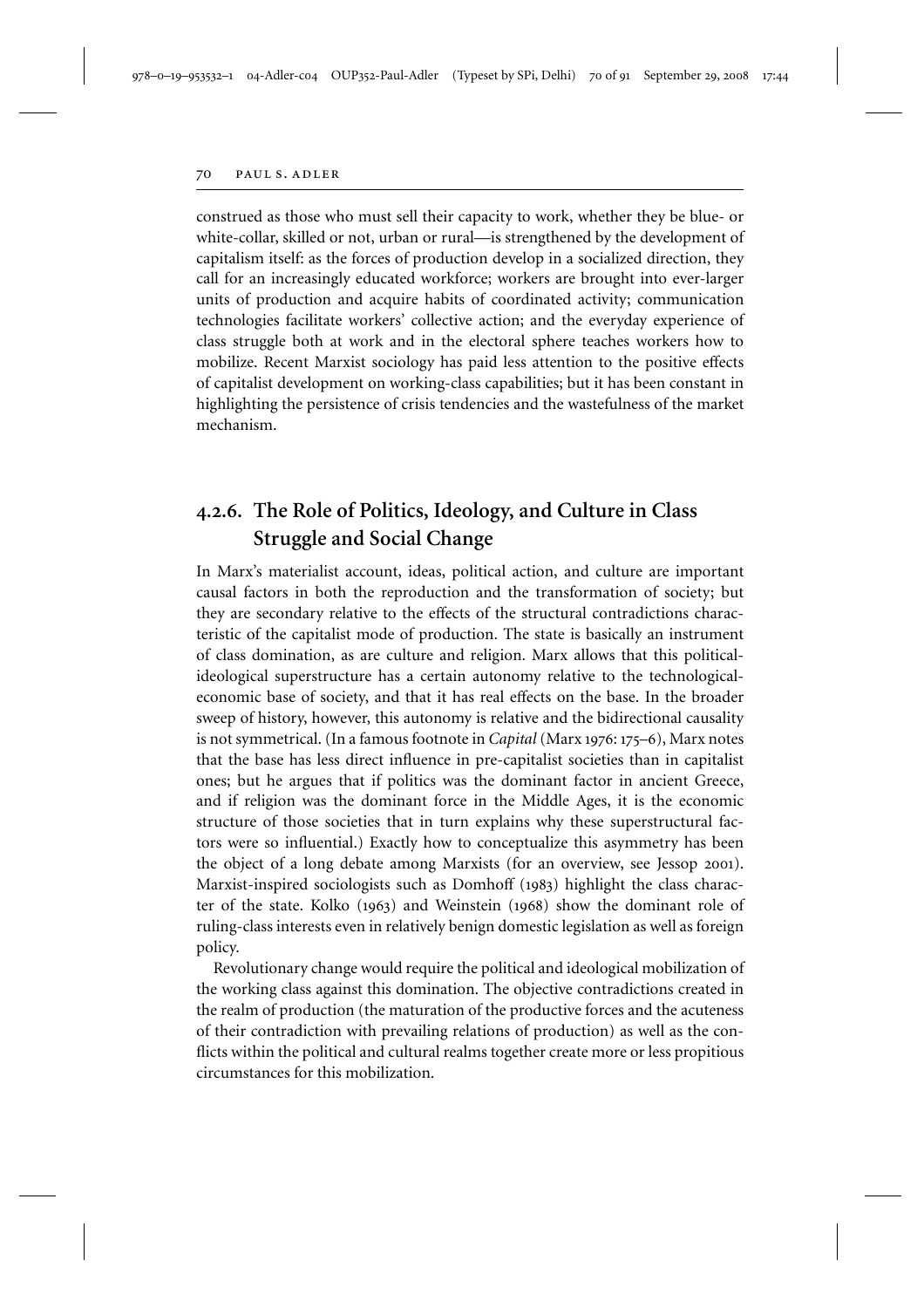# **4.3. REASSERTING MARX**

Marxist scholarship faces several challenges in the organization studies field. First, many organizational scholars today are based in business schools, where they labor under the weight of instrumentalist norms, and the Marxist perspective offers little if research is seen as valuable only insofar as it helps managers fulfill a mission of shareholder wealth maximization.

In contrast to this institutional challenge, several of the properly theoretical challenges posed to Marxism reveal strengths of the Marxist approach. First, skeptics wonder what credibility we should accord Marxist theory when the polities that claim inspiration from Marx—notably the former Soviet Union—seem to have failed. However, Marxist theory provides a good starting point for understanding this failure (for a short overview, see Murphy 2007; for a more comprehensive survey, see Liden 2007) and indeed most Marxists at the time of the Bolshevik Revolution were skeptical of prospects for socialism there, since its economy was so backward.

Second, critics argue that the lack of revolutionary activity on the part of the working class belies the Communist Manifesto's argument that capitalism 'produces its own gravediggers' and that socialism is therefore inevitable. However, Marx never predicted any specific life-span for capitalism. While his political writings sometimes express enthusiastic optimism for imminent change, his theory only predicts the form of capitalism's development and the increasingly likelihood of its supercession—not whether capitalism's supercession is years, decades, or centuries away (Desai 2002).

Third, Marx seems focused on factory work, so some might wonder what he has to say about a modern economy based mainly on services. However, Marx's insightful comments on clerical and sales and other services (notably in *Capital*) have provided a platform for fruitful research on service work of various kinds (e.g. Callahan and Thompson 2001). Similarly, skeptics might wonder whether Marx is relevant in an age when knowledge seems increasingly to have replaced capital or simple labor as a source of wealth. This challenge too reveals strengths of Marxist theory. Marx was eloquent on the growing centrality of knowledge as a productive resource (see most notably Marx 1973: 704 ff.). Marxists point out that in reality the vast bulk of knowledge workers can produce nothing without access to capital and without subordination to the wage relation (either directly or as ostensibly independent contractors). And Marxist theory provides fruitful ideas for studying the challenges confronting capitalist firms in assuring the effectiveness of these knowledge workers (see e.g. Adler 2001; Smith 1987).

Finally, skeptics often attack Marxism for its failure to acknowledge real progress under capitalism. Over the past century or so, albeit with ups and downs and great unevenness across regions, capitalist development has brought rising standards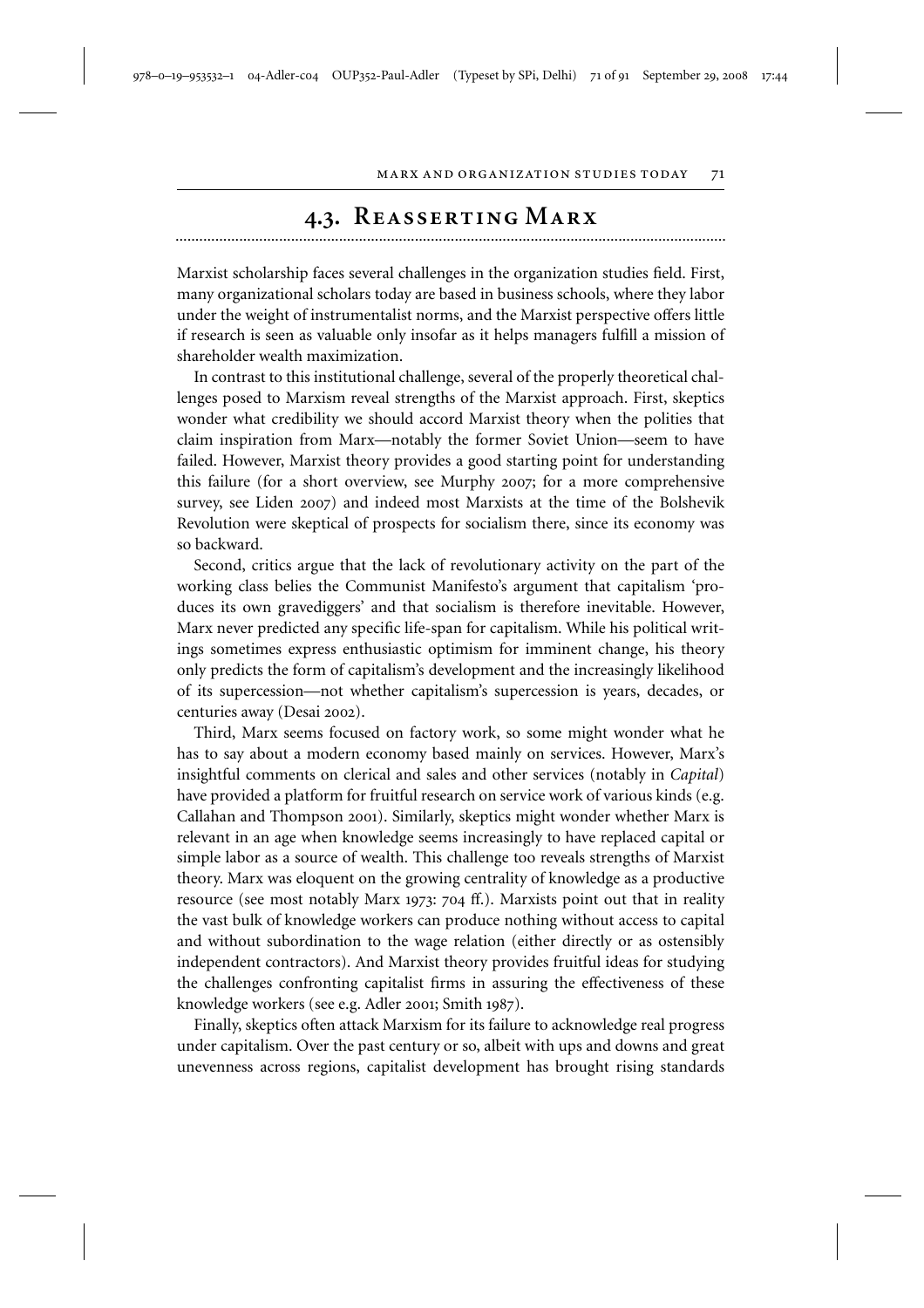of living and education, improved mortality and morbidity, growing capacity to communicate and travel, increased opportunities for individual self-development and expression, and less autocratic forms of organization. This progress is visible in both the capitalist center and in imperialism's effects on the periphery (Warren 1980). But Marxist scholarship is partisan: it is constantly seeking to highlight the problems of capitalism and to show why these problems cannot be satisfactorily resolved without fundamental change in social structure. This partisanship tends to blind Marxists to the progressive effects of capitalist development.

If Marxists often fall into this polemical trap, it is also because they often shy away from the technological determinism implied by Marx's view of the role of the forces of production in historical process, and as a result they reduce Marxism to class struggle (Adler 2007). A small but persistent current within Marxist sociology has attempted to restore a richer version of Marx (see e.g. Hirschhorn 1984; Kenney and Florida 1993; Van der Pijl 1998; Warren 1980). I have called this current 'paleo-Marxist' to signal ironically the contrast with the more recent 'neo-Marxist' interpretations. This paleo-Marxism goes back to Marx's argument that class struggle is itself conditioned by a deeper contradiction—that between the progressive socialization of the productive forces and the persistence of capitalist relations of production. This version of Marx has little difficulty making sense of progress under capitalism without abandoning its radical critique.

# 4.4. MARXIST ORGANIZATION STUDIES

This section highlights some key features of Marxist organization studies, reviewing in turn research focused on the organization level, then on the broader context beyond the organization. Space limitations preclude a detailed review of this literature (in particular, I focus on English-language publications and I do not discuss Marxist analyses of specific forms of organization nor specific categories of workers); but within each subsection we can identify the main arguments and distinguishing features of Marxist versus non-Marxist approaches and of paleoversus neo-Marxist versions.

# **4.4.1. Organizations**

Marxist research on organizations has focused primarily on the conflictual aspects of the employment relation, and the ramifications for the structure and functioning of organizations. Marxist organization studies are thus counterposed to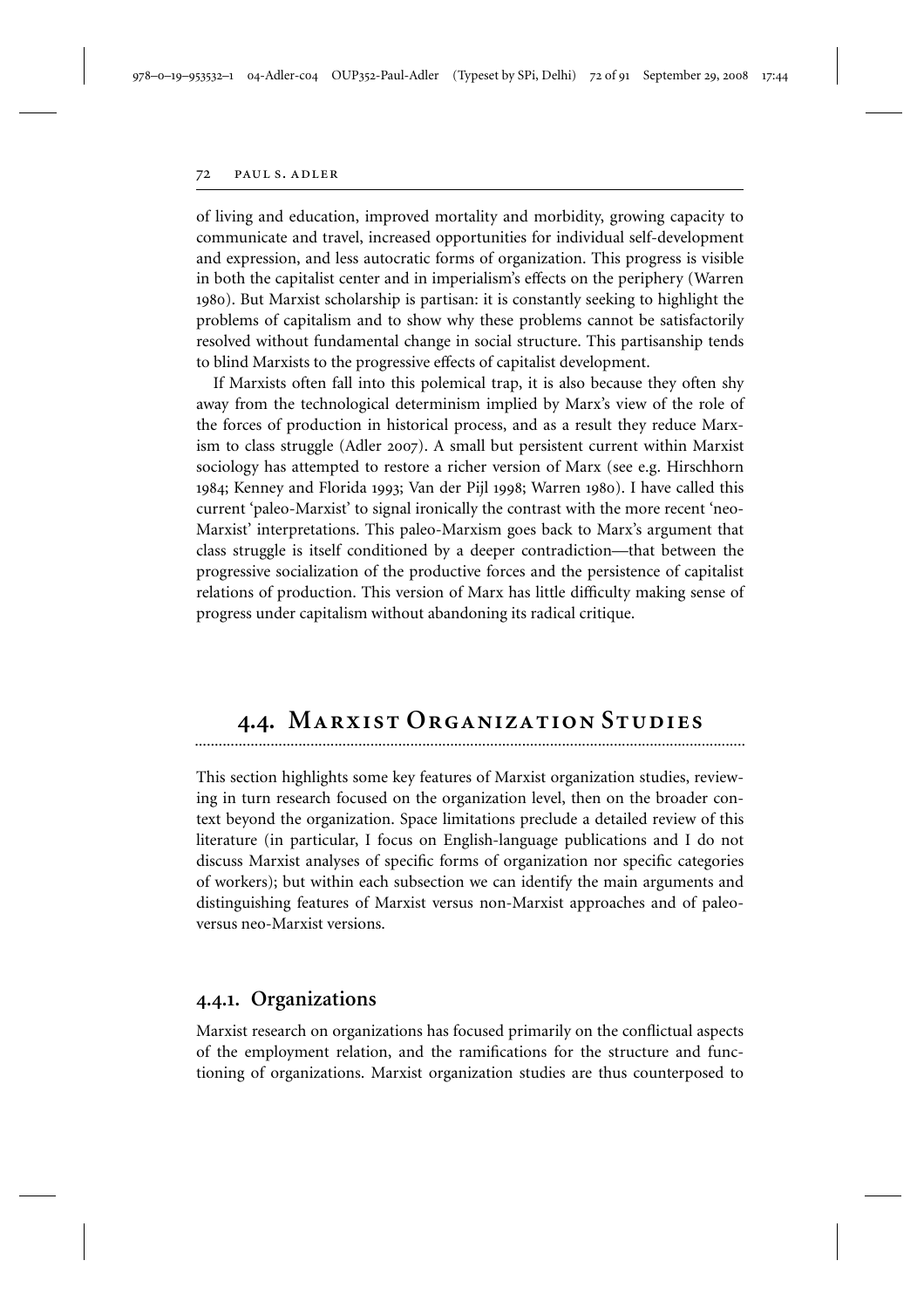traditional functionalist, organicist conceptions of organizations and society and to scholarship that obscures the fundamental divergence of interests that shapes organizations. Marxist theory is not alone in its focus on conflict; the distinctive feature of the Marxist approach is in attributing the deep cause of this conflict to exploitation rather than to domination by authority as argued by writers such as Weber and Dahrendorf (see Clegg and Dunkerley 1980; Thompson and McHugh 2002: 365–70). Where the neo-Marxists make this conflictuality foundational, the paleo strand argues that it coexists with cooperation in a contradictory unity. The sections below sketch the main dimensions of this field of research.

# *4.4.1.1. Work, Skills, and Learning*

Marx offers a powerful transhistorical ('anthropological') theory of human activity in general and of productive activity in particular. In analyzing capitalist work organizations, Marx adds to this abstract account more 'concrete' layers of determination associated with the specific mode of production; but the anthropological substratum of his theory is fruitful too.

For Marx, the prototypical activity is a practical rather than contemplative engagement with the world around us. Marx's understanding of practical activity is very close to Dewey's (as argued by Hook 2002). In Marx's account, human activity is distinctive in its reliance on tools, both concrete and symbolic. The object of our activity is not a simple brute empirical fact, a mere 'stimulus' to our 'response'; but nor is it merely in our heads. It is a material reality; but our relation to this reality is always mediated by the material tools, abstract concepts and theories, and human desires that we bring to the situation. Productive activity is further distinguished by its collective character, so the individual's relation to the object of activity is further mediated by that individual's relation to the collectivity.

This understanding was developed by the Soviet psychologists (Vygotsky 1962, 1978; Luria 1976; Leont'ev 1978; see also Cole 1996). The resulting Marxist version of 'practice' theory affords useful insights into the nature of work, skills, and learning. Recently these have been developed by Lave (1988) and Wenger (1998), and by a current of research known as cultural-historical activity theory (Engeström 1987, 1990; Engeström, Miettinin, and Punamaki 1999; Sawchuk, Duarte, and Elhammoumi 2006).

This perspective gives us a fruitful way to understand some key changes in workers' skills. In its pre-capitalist form, skill was largely tacit; working knowledge was deeply local; it was learned in intimate apprenticeship as a farmer or artisan. Under advanced capitalist conditions, skill requires the internalization of a much larger universe of accumulated knowledge; but this knowledge has become increasingly scientific and thus far more explicit and less exclusively tacit, making society's accumulated knowledge available to vastly greatly numbers. Skills are therefore no longer formed by intimate apprenticeship, but by more rigorously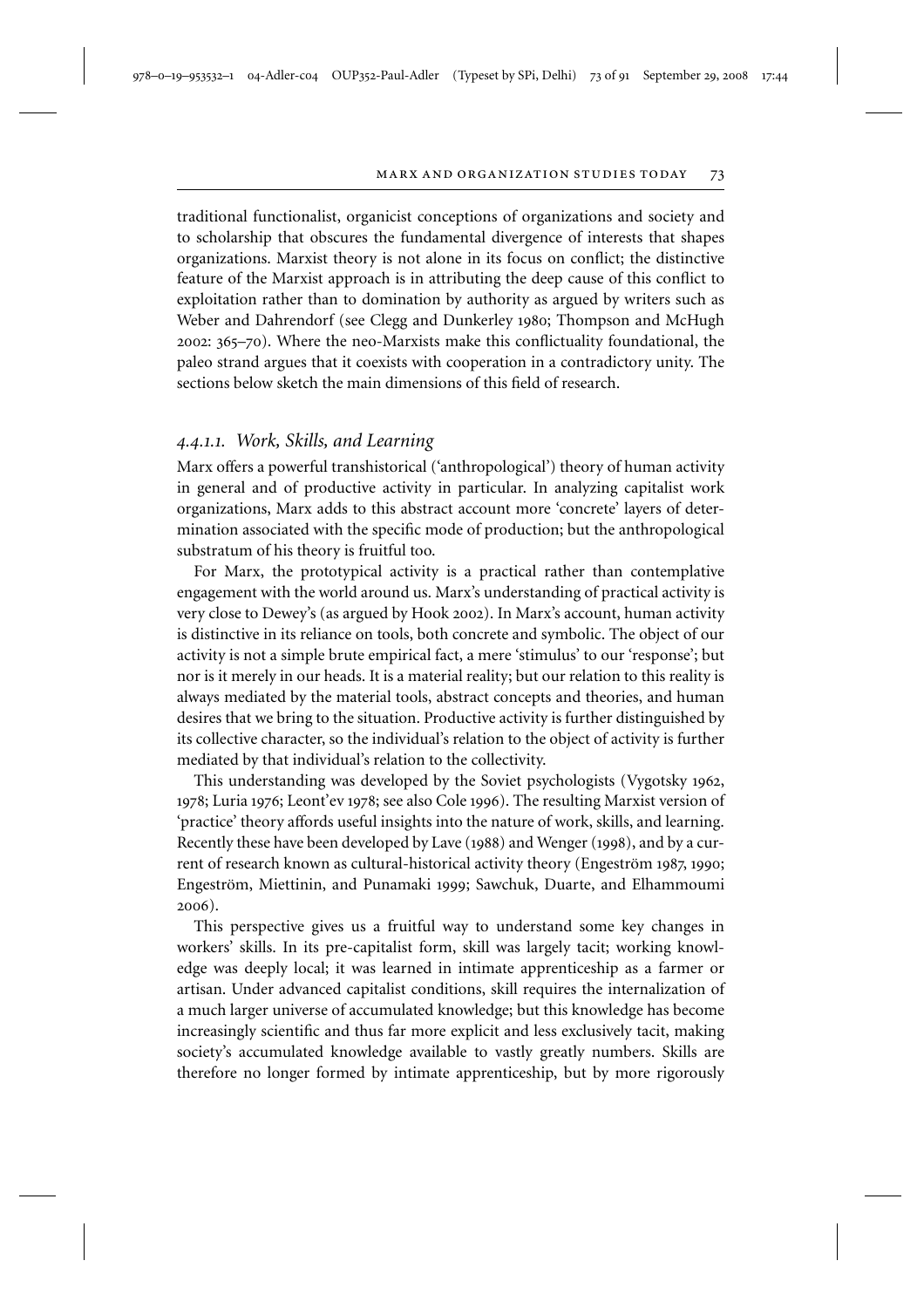managed skill-formation processes. On the one hand, as neo-Marxists argue, the real subordination of labor to capital leads to the narrowing of craft workers' skills; on the other hand, as paleo-Marxists argue, skills are deepened and socialized in this process. Innovation is similarly socialized: what was once a highly localized and embedded process relying on tacit knowledge becomes a formalized, globally dispersed process based on a mix of tacit and explicit knowledge—a mix in which the explicit component grows exponentially (Adler 2001; Miettinin 1999; Miettinin and Hasu 2002).

# *4.4.1.2. Exploitation and Control*

Given the key role of exploitation and conflict in Marxist theory, control naturally becomes central to Marxist research on organizations. Control is a central theme in a broad range of studies of work organization; but Marxist theory insists that the transhistorical, generic problems of control that arise in any collective endeavor take on a distinctive form in capitalist enterprise, since control here is in the interest of capitalist exploitation.

Braverman (1974) inaugurated a wave of explicitly Marxist-inspired research on control. Braverman identifies Frederick Taylor as the apostle of the real subordination of labor to capital, and on this foundation draws a compelling portrait of the deskilling and degradation of work in the twentieth century: how modern technology and organizing techniques are deployed as tools of control and exploitation of manual, service, and clerical workers. A considerable body of case studies and ethnographies illustrate Braverman's thesis (see e.g. Zimbalist 1979; Graham 1995). Braverman's work on control also inspired a considerable body of Marxist research on accounting (see Tinker 1991, and various papers in the journal *Critical Perspectives on Accounting*).

Braverman's landmark study has attracted criticism in proportion to its prominence (see e.g. Thompson 1989; Thompson and Warhurst 1998; Wardell, Steiger, and Meiskins 1999; Warhurst, Grugulis, and Keep 2004; Wood 1982). Neo-Marxist criticisms focus on restoring the centrality of ongoing class struggle against capitalist control efforts. Several such critics point out that Braverman ignores workers' resistance, and that managers have an alternative to deskilling in 'responsible autonomy', which is particularly attractive where workers' resistance is strong (Friedman 1977). The outcome is perhaps therefore not a trend towards deskilling and evergreater managerial control, but instead historically contingent and regionally particular (Edwards 1979; Littler and Salaman 1982; Wood 1982). Other sympathetic critics argue that Braverman's account misleads by ignoring other dimensions of differentiation, such as gender and race, and by ignoring the social construction of skill categories.

Braverman retains Marx's premise that capitalist development—damaging though it may be to workers' well-being—increases social productivity (at least,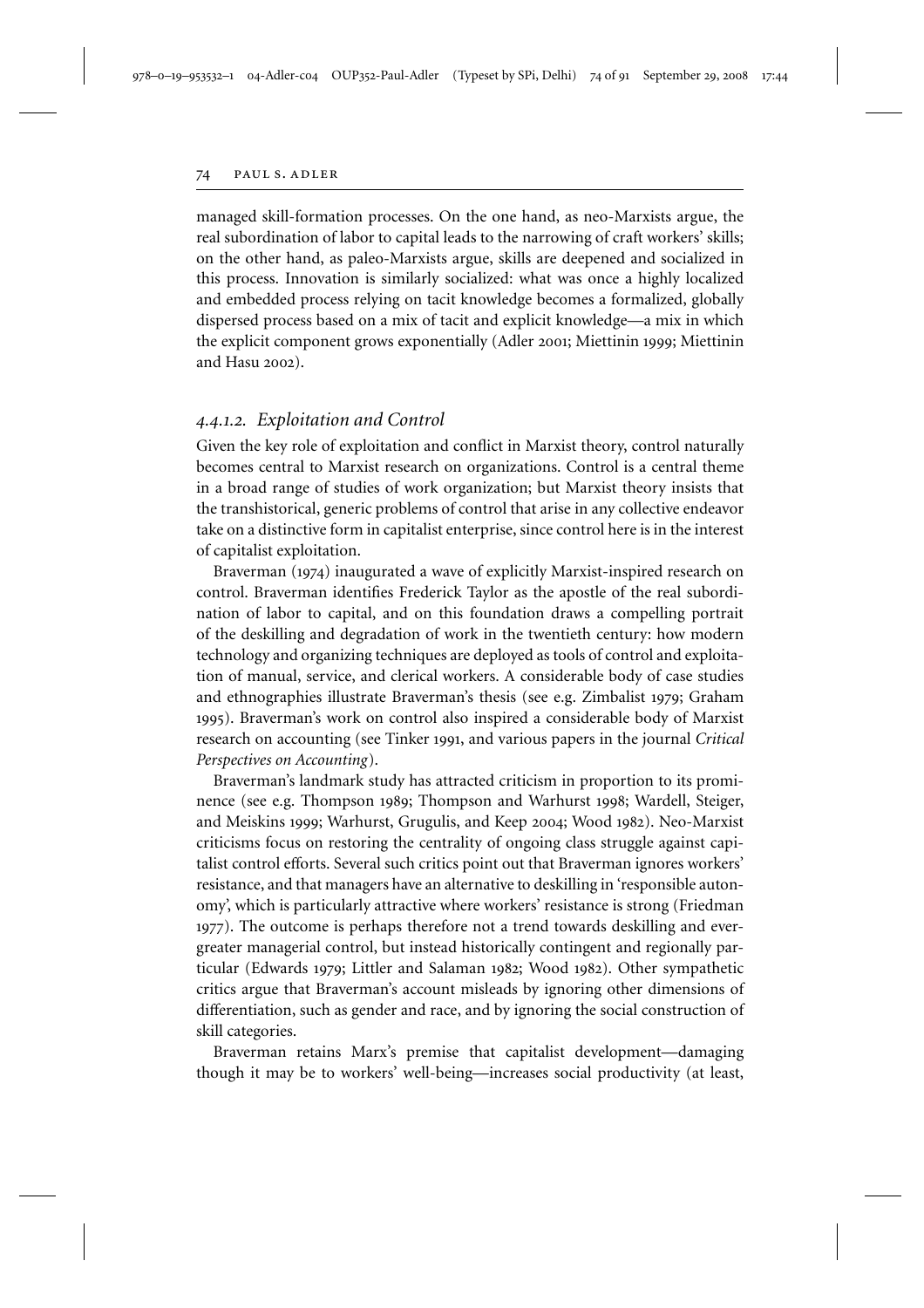until the capitalist system reaches its apogee). Other neo-Marxists go further: Marglin (1974) and Stone (1973) argue that, even in the early phases of capitalist development, which saw the replacement of inside contracting with the managerial authority of the wage system, productivity was sacrificed to assure greater social control over the workforce.

The paleo-Marxist critiques of Braverman are somewhat different (Adler 2007). They build on Hyman's (1987) argument that management is caught between contradictory imperatives—needing workers who are simultaneously 'dependable' and 'disposable' (see also Cressey and MacInnes 1980). The paleo strand critiques Braverman's deskilling thesis: it embraces the evidence of a long-term skill upgrading trend in the workforce as a whole, seeing in this trend confirmation that capitalism has continued its historic mission of socializing the (subjective) forces of production. It therefore sees managerial control systems as internally contradictory, functioning both as tools of coordination and means of exploitation.

# *4.4.1.3. Technology*

The field of organization studies has long been interested in the relative influence on work organization of technological factors and social factors. The ideological stakes are, of course, high: the most apologetic of mainstream sociology explains away many obnoxious features of the status quo as inevitable corollaries of modern technology. Contingency theory abstracts from this polemic to erect a general theory. In opposition, neo-Marxists insist that technology choices strengthen capitalist exploitation and control (e.g. Braverman 1974; Levidow and Young 1981). The neo-Marxist diagnosis can be reached in either of two ways. First, it is sometimes argued that the implementation of technology and its effects on social structure are socially determined: technology is typically flexible enough to ensure that capitalistdominated implementation choices will effectively enhance this class domination. Second, moving upstream, technological design itself can be seen as mainly shaped by the dominant social forces (Mackenzie and Wajcman 1985; Noble 1984): at the limit, some neo-Marxists argue that technology is nothing but the material condensation of the prevailing relations of production.

Where neo-Marxists argue that capitalists adapt technology to the imperatives of control, the paleo approach argues that competition among capitalists deprives individual firms of such strong influence over their technology choices and forces them to adapt to the evolving technology frontier, even where this undermines their control (Hirschhorn 1984: Adler and Borys 1989). Both variants of Marxism argue that the capitalist system under-invests in some technologies that would be socially useful but unprofitable for private firms and over-invests in other technologies that boost private profits but are socially harmful. Marxist research on these themes has been influential not only in studies of manufacturing technologies but also in the Information Systems field (overview in Richardson and Robertson 2007).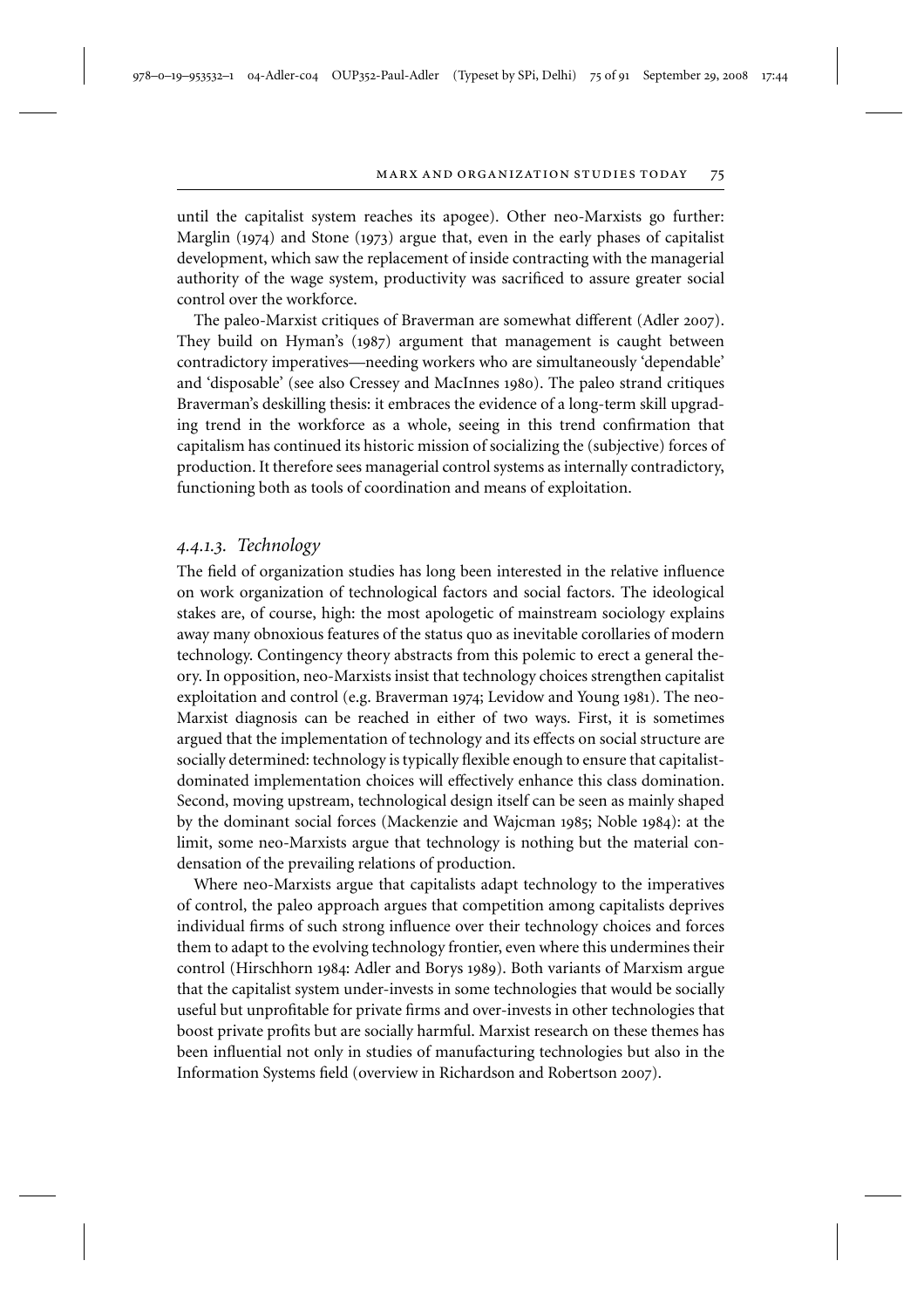# *4.4.1.4. Ideology*

Ideology is, in the Marxist view, another key means of control, an instrument of class struggle. It is this anchoring of ideology in material interests that distinguishes the Marxist approach. Left-Weberians such as Bendix (1956) develop a critique of managerial ideology that shares some points with Marx; most Weberians, however, reject Marx's materialism in favor of a more contingent view of the relation between the material and ideational realms. Marxist approaches differ even more sharply from the resolutely culturalist approaches found in Durkheim-inspired neo-institutionalist theory, where 'institutional logics' as disembodied ideas possess world-shaping causal power (see also Levy and Scully 2007). Barley and Kunda's account (1992) is more compatible with a Marxist approach, showing the causal link between the condition of the economy and the predominance of rationalist versus commitment discourses in management literature.

Ideology is also important as a form of control at the organization level (Clegg 1981). Burawoy (1982, 1985) extends the traditional understanding of ideology as a societal-level phenomenon to the organizational level, exploring the ideological mechanisms buttressing class control within the firm and plant. A sizeable Marxistinspired literature critiques corporate efforts to use participation and teamwork ideologies to undermine worker solidarity and union organization (Barker 1993; Fantasia 1995; Fantasia, Clawson, and Graham 1988; Grenier 1988; Grenier and Hogler 1991; Hales 2000). Research on emotional labor shows how capitalist ideology can reinforce control by shaping deeper aspects of self-consciousness (Hochschild 1965). The paleo-Marxist approach modifies the critique, arguing that practices such as teamwork, participation, and emotional labor have a dual character because they also represents a real advance in the productive forces insofar as workers learn to deploy a broader range of their personal capabilities in production activity and they learn to master the social-interactional and emotional dimensions of work (e.g. Lopez 2006).

# *4.4.1.5. Workers' Responses*

Marxist organization studies have naturally devoted considerable attention to workers' responses to control and exploitation. Three responses have garnered most of the attention: alienation, consent, and resistance. I review them in turn.

A large proportion of the references to Marx in the sociology literature are in the context of discussions of *alienation*. In much of this literature, alienation is not strongly tied to Marxist theory, ignoring Marx's point that subjective feelings of alienation are the inevitable counterpart of the workers' objective alienation, expressing the structure of relations of production that deprive workers of control over the ends and means of work activity (Jermier 1985). As much of this sociological literature defines it, alienation can just as easily be the result of inevitable loss of individual autonomy in large-scale organization of any kind, rather than the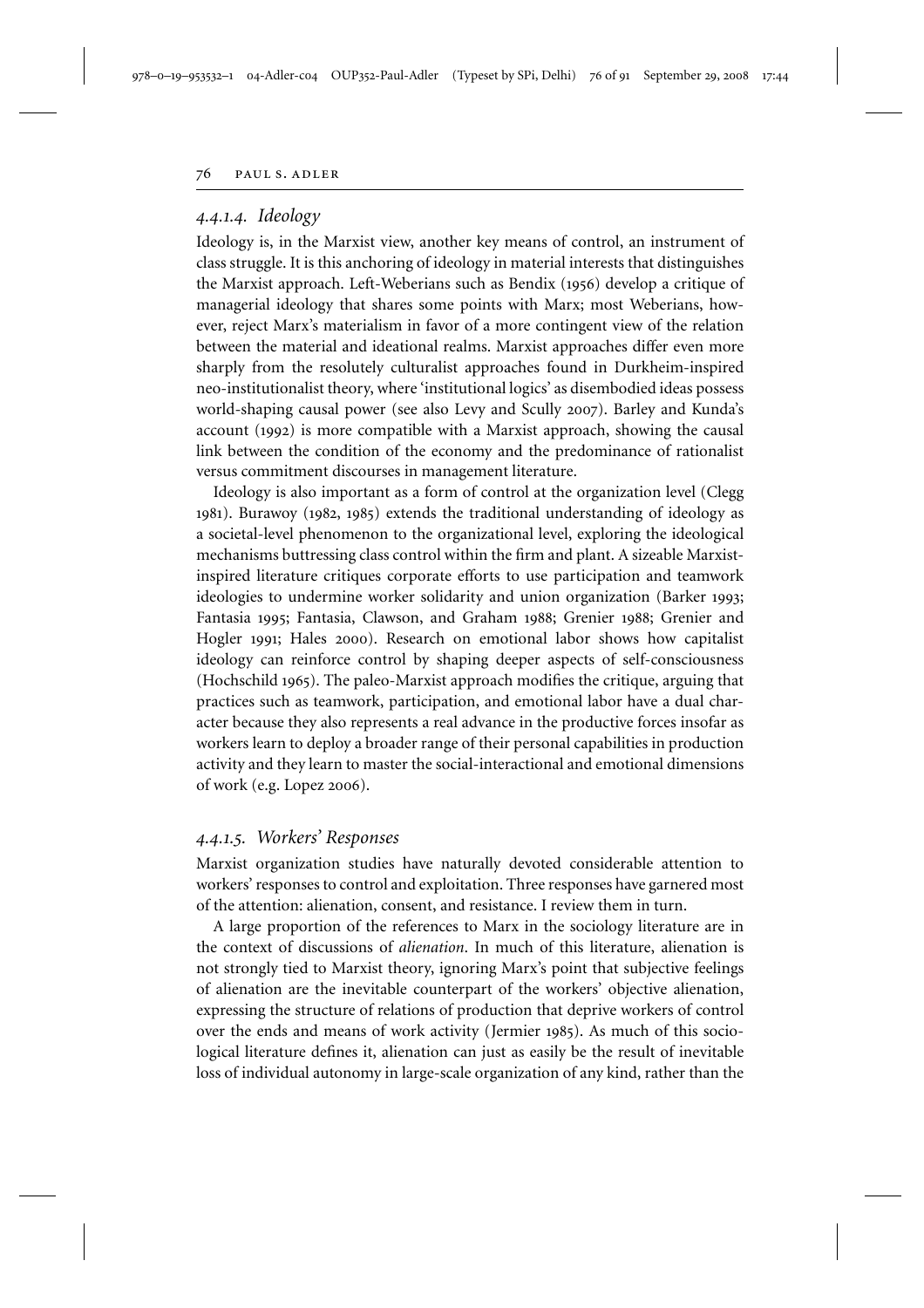specifically capitalist kind, or may be the result of an interpersonally inconsiderate style of managerial supervision, or may indeed be an intrinsic feature of any kind of instrumental work as distinct from free activity. Arguably, the real experience of alienation represents the concatenated effects of all of these; but Marxists highlight the different causal roles of each in explaining the observed patterns.

*Consent* is a second key response to capitalist control and exploitation. Noting the frequency of consent, Burawoy (1982) sees the task of Marxist organization studies as turning managerialist organization-behavior research on its head: instead of asking why workers do not work harder, we should be asking why they work as hard as they do. Burawoy argues that consent is created by ensnaring workers in activities—'games'—that encourage work effort (securing surplus labor) while camouflaging the underlying exploitation (obscuring, mystifying surplus labor). He identifies three main forms of these games: on the shop-floor, games around piecework are partially psychologically fulfilling; in careers, promises of promotion in internal labor markets pit workers in competition against each other; and in collective bargaining, workers have the illusion of negotiating power. In each case, these games provide workers with just enough feeling of choice to ensure their consent.

In understanding these political and ideological processes, Burawoy makes effective use of Gramsci's (1971) concept of hegemony. Hegemony helps explain how consent may signify neither acceptance nor legitimacy: it is not necessarily normative in the sense of strongly internalized values; it is typically a mix of acquiescence, internalized ideology, and coercion (see also Sallach 1974). This acquiescence pacifies the workplace, but does not create solidarity between workers and managers.

Neo-Marxist critics of Burawoy point out that these games often function to workers' real material advantage (Clawson and Fantasia 1983; Gottfried 2001). Conversely, paleo-Marxists are concerned that Burawoy exaggerates the importance of 'obscuring' surplus value. His analysis seems to assume that were it not for these 'games' in the workplace, workers would have long ago seen the truth of capitalism and overthrown it. In contrast, Marx's own analysis emphasizes the role of structures beyond the workplace, most notably the labor market itself, in reproducing labor's subordination.

As for the third basic type of response—*resistance*—the key starting point for Marxist analyses of resistance is the collective nature of the modern labor process (Hyman 1975). Fantasia (1995), for example, shows that wildcat strikes are more common where the labor process requires workers to coordinate closely, on a moment-by-moment basis, and where as a result, it generates strong work-group solidarity. Resistance under these conditions is not a matter of individuals struggling for personal 'recognition' or 'autonomy' (Mumby 2005). However, resistance does not necessarily take a revolutionary form: while unions can more easily find root in this collective labor process than in a dispersed labor process, unions are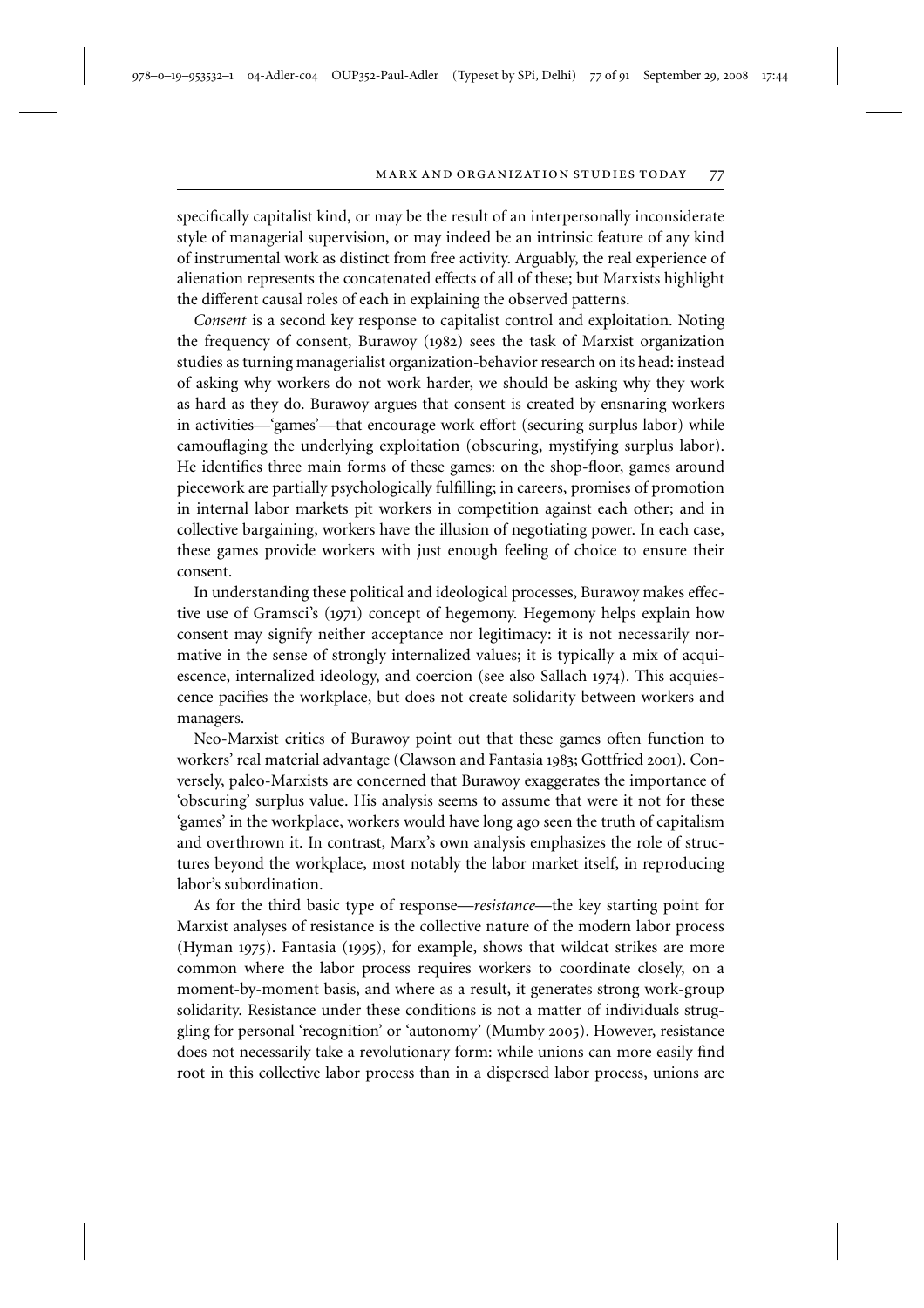under great structural pressure to focus on negotiations within capitalism's constraints and not to contest those constraints (Martin 2007).

Unions are, of course, not the only possible vehicle for resistance. Ackroyd and Thompson (1999) discuss a broad range of oppositional misbehavior (see also Jermier, Knights, and Nord 1994). Workers appear to be increasingly oriented to the legal system to express their grievances (Kelly 2005). Whistle-blowing has emerged as a new form of worker resistance (Rothschild and Miethe 1999). Hodson (2001), inspired partly by Marx but taking his distance for the neo-Marxist reading that sees only the conflictual aspect of the employment relation, draws a portrait of workers' efforts to establish 'dignity' at work. Hodson argues that threats to workers' dignity are created by mismanagement and abuse, overwork, illicit constraints on autonomy, and manipulative forms of employee involvement. Workers assert their need for dignity with a mix of resistance behaviors, organizational citizenship, independent meaning systems, and group relations.

# **4.4.2. Beyond the Organization**

Much of mainstream organization studies focuses on the individual organization and sees it purposively adapting to competitive pressure. Relative to this body of work, Marxists advance some of the same critiques as population ecology, neo-institutionalism, and resource-dependence theories, and highlight the broader social forces that act on and through organizations. However, relative to these other approaches, Marxism is distinctive in highlighting the way both the broader environment and the organization are structured by class relations and conflict. This can be seen in research in several fields discussed below.

# *4.4.2.1. Corporations and Inter-corporate Ties*

One important focus of Marxist research has been the fabric of inter-corporate ties created by ownership and interlocking directorates. 'Organization-centric' studies see these inter-corporate ties as expressing the instrumental rationality of firms. Marxists, on the other hand, are more sensitive to the underlying commonality of class interests that guide these firms, and therefore see these ties as reflecting the internal factional structure of the capitalist class. As such, they are the means by which the capitalist class achieves collective action, even though this achievement is often undermined by competitive rivalries (Useem 1982).

The capitalist class also demonstrates its cohesion without the benefit of formal inter-corporate ties. Several studies have shown the ability of the capitalist class to achieve collective action on political issues that could have split it if capitalists attended only to their individual economic interests (Domhoff 1983; Mizruchi 1989; Ornstein 1984; Palmer and Barber 2001; Whitt 1979). Levy and Egan (2003) use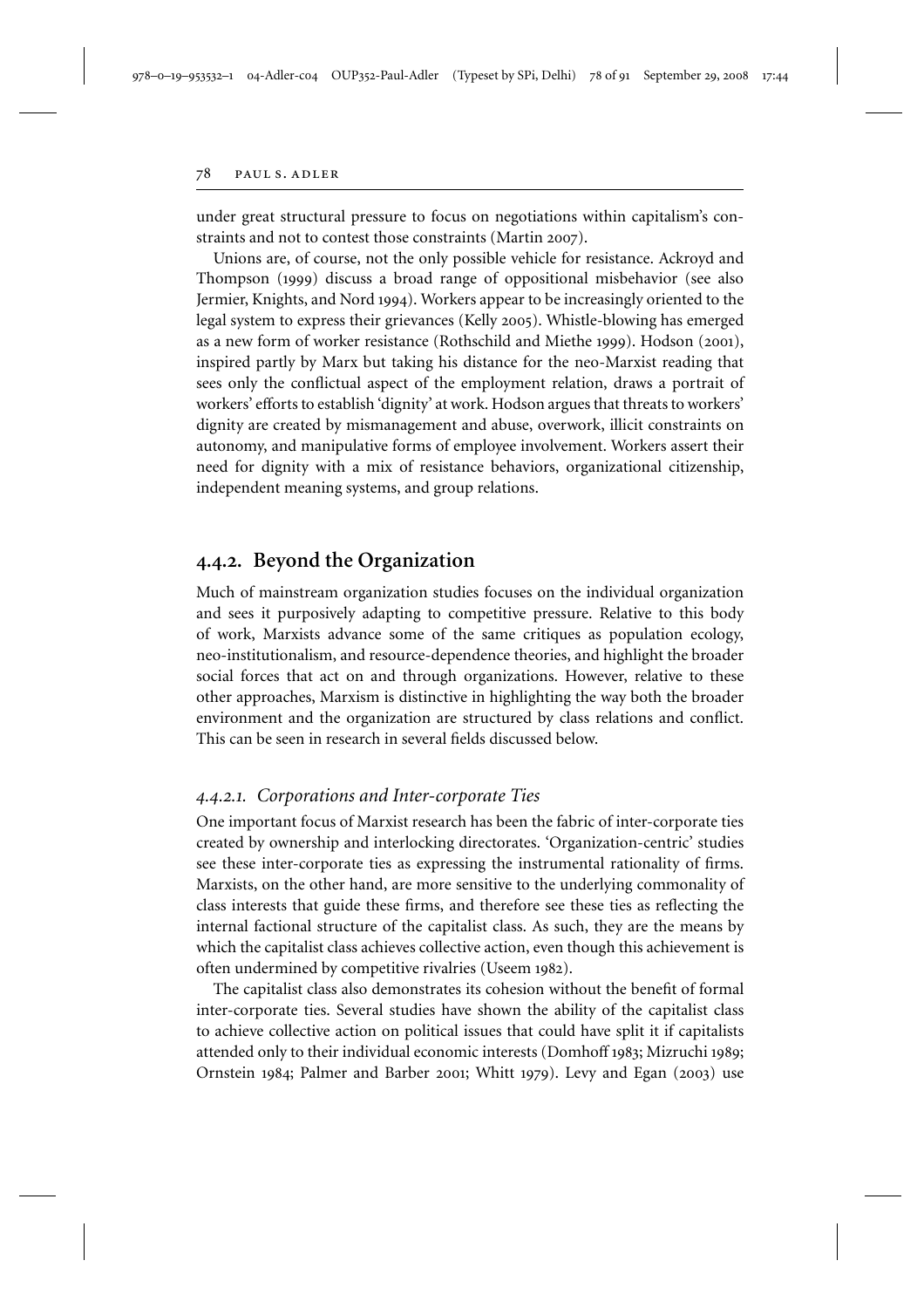Gramsci's notion of hegemony to characterize corporations' collective political strategies in the environmental arena.

# *4.4.2.2. Production Networks*

Organizational researchers have paid considerable attention over the past couple of decades to the importance of industrial districts and other productive ties among clusters of firms. While some of this work has had Marxist roots (see Raikes, Jensen, and Ponte 2000), other scholars' approaches are explicitly anti-Marxist, in arguing that Marx's prognosis of growing centralization and concentration of capital is belied by the continued vitality and purported resurgence of networks of small firms (e.g. Lazerson 1995; Piore and Sabel 1984). Much of this latter literature is reminiscent of Proudhon's thesis that advanced automation would lead to the reconstitution of craft—which recalls in turn Marx's critique of Proudhon's celebration of craft idiocy. Other research in this area restores Durkheim's insight concerning the importance of the non-contractual elements of contract (e.g. Dore 1983).

By contrast, neo-Marxists point to the domination of these networks by large corporations (Harrison 1994; Sacchetti and Sugden 2003) and the way firms use their make or buy decisions to assert power over both 'partner' firms and their own employees (Grimshaw and Rubery 2005). The paleo view highlights the progressive socialization of production implied by the creation of denser networks of collaborative inter-firm ties: notwithstanding their asymmetries, these ties represent the substitution of planned coordination for the anarchy of the market (Adler 2001). Consider, for example, the huge productive efficiencies wrought by Wal-Mart in its supplier network. The bad side is clearly visible in the impoverishment of numerous small-scale, locally focused firms, with negative effects on many communities. On the other hand, the traditional supply chains in this industry were technologically backward, charged exorbitant prices, and offered very variable quality. The concentration wrought by Wal-Mart now offers consumers lower prices and affords social forces an opportunity to push the policies of Wal-Mart and its suppliers in a progressive direction—an opportunity never available when the industry was previously so dispersed (see also Levy 2008). Wal-Mart reminds us of Marx's dictum that history often progresses by its bad side (Marx 1955: 132).

# *4.4.2.3. Imperialism/Globalization*

Marxist ideas have played an important role in shaping mainstream research on multinational corporations. This is in large part due to the influence of the work of Hymer (see Cohen *et al.* 1979). Hymer argued that, as Marx predicted, firms would serve as the vectors of imperialist expansion, and in the process these multinational corporations would grow in scale and scope. Subsequent work has nuanced his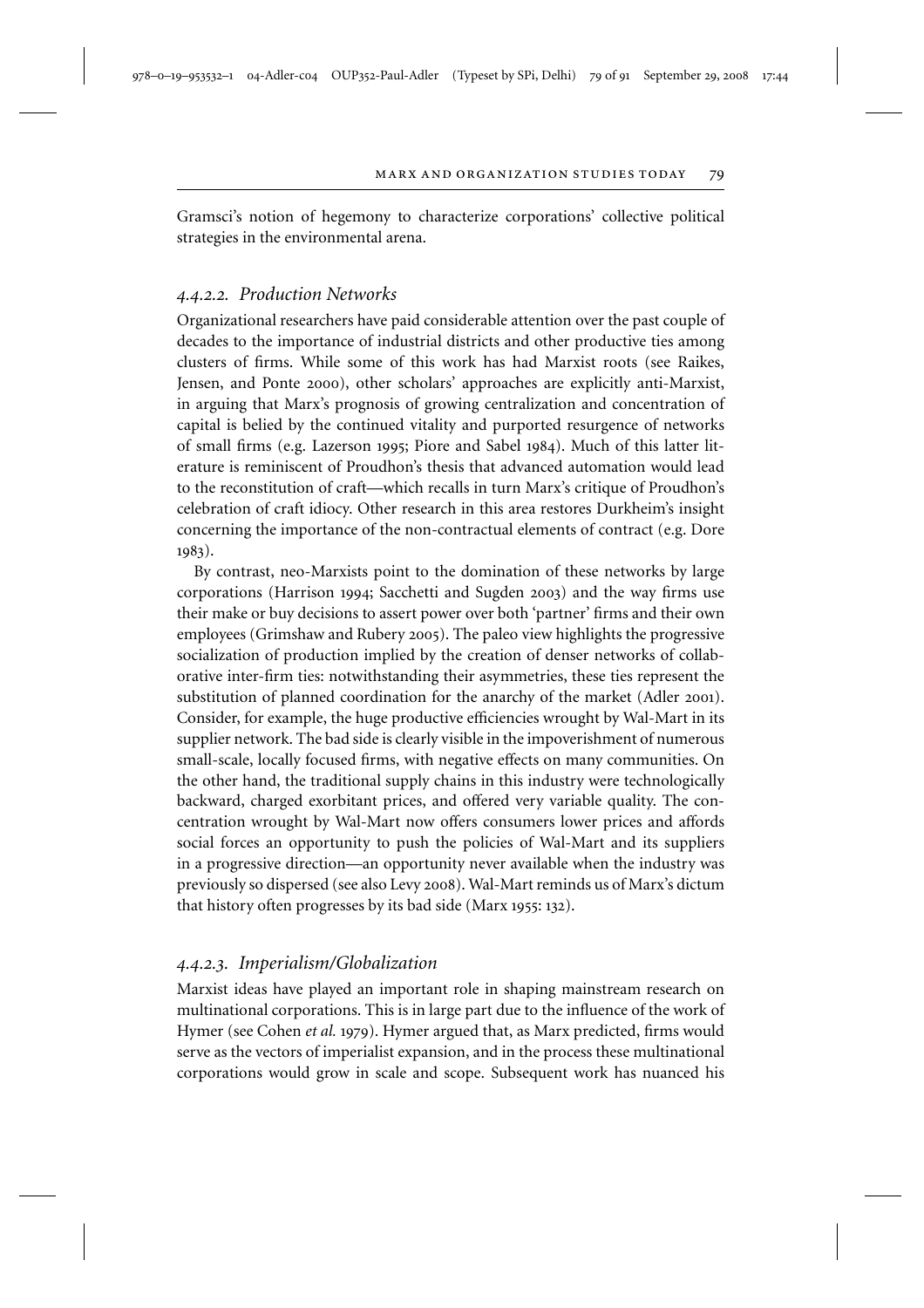analysis, showing that the asymmetries of power between the headquarters in the imperialist center and the subsidiaries in the periphery regions have developed along several different paths: the 'global' form assumed by Hymer now coexists with multi-domestic and transnational forms (see review by Tolentino 2002).

On mainstream readings, the transnational model offers the prospect of overcoming the uneven nature of capitalist development, by turning subsidiaries into 'centers of excellence' and thus overcoming the gap between developing and developed economies. Neo-Marxists are skeptical of any perspective that ignores the profound power and wealth asymmetries that persist and the new ones that capitalism engenders. Paleo-Marxists share this skepticism, but are sensitive to the progressive socialization driven by these multinational firms—the productivity benefits, the broadening of people's habitual cognitive frames, the considerable opportunities for women's advancement, and the unprecedented opportunity to exercise social pressure and regulatory controls. Merk (2005), for example, analyzes how the globalization of the athletic footwear production process creates a global collective worker, how this has prompted the emergence of new, globalized forms of struggle, and how this, in turn, has led to new, globalized forms of regulation for the industry.

More broadly, recent Marxist-inspired research in world systems theory has pointed to the likelihood that US global hegemony is in decline, and in this process, is shifting its economic base from production to finance (Arrighi 1994). Marens (2003) points out that this 'financialization' has important implications for the corporate form: the 'nexus of contracts' view of corporate governance becomes a natural way to view the corporation once it leaves the struggle to create exchangevalue by producing use-values and enters the world of speculative finance and what Marx called 'fictitious' capital (i.e. paper claims that lacks material collateral) (see also Aglietta and Rebérioux 2005; Harvey 1982).

# *4.4.2.4. Capitalism and the Environment*

Marxism has been influential in the growing community of scholars studying the relations between capitalism and environmental degradation (see various papers in the journal *Organization and Environment*). The essential Marxist insight is that a system predicated on the accumulation of capital has no internal self-control mechanisms that can assure a sustainable 'metabolic interaction' between human beings and the earth (Foster 2000; Burkett 1999). An economic structure predicated on private property relegates environmental concerns to the status of externalities, so only government intervention could restore the balance. However government itself is dominated by capitalist class interests, and even if the long-term collective interests of this class argue for greater environmental responsibility, internal rivalries within that class constantly undermine regulatory efforts. Individual corporations may attempt to win competitive advantage by announcing their commitment to sustainability; but such gestures, even when they are not pure 'greenwashing'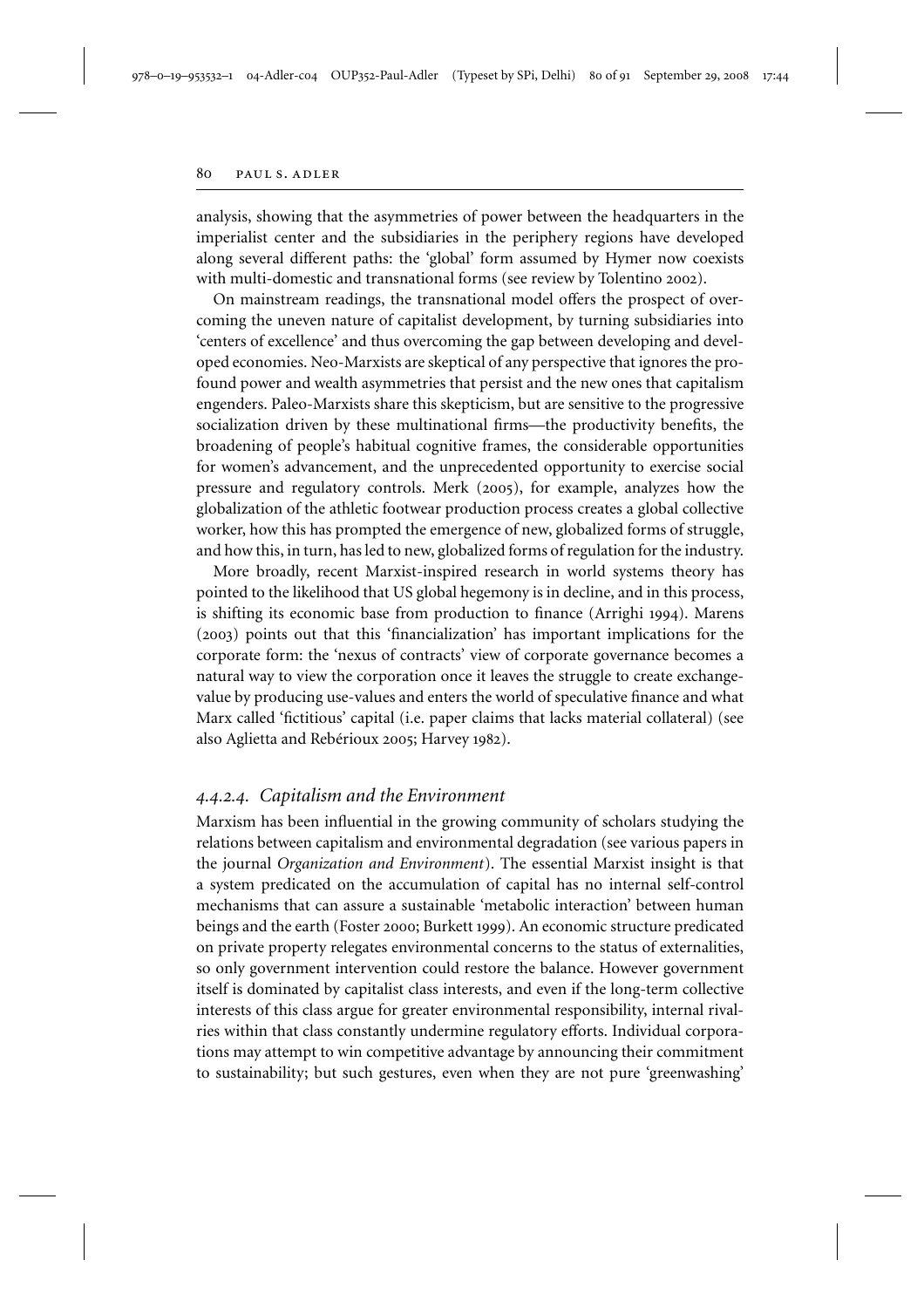(Jermier, Forbes, Benn, and Orsato 2006), are by nature sporadic and incapable of redirecting the entire pattern of economic growth. So long as environmental threats are only localized, this constitutional deficiency of capitalism is tolerable; but as these threats multiply, capitalism endangers the entire planet, and it becomes increasingly obvious that our survival depends on replacing capitalism with a more evolved mode of production.

# *4.4.2.5. Alternatives to Capitalism*

Marxist theory has an ambiguous relation to efforts to specify alternatives to capitalism. On the one hand, Marx's analysis of capitalism as compared to feudalism and other modes of production suggests some specific features of the future higher form of society. These include the subordination of the market to some form of democratic planning at the national and regional levels, and the subordination of corporate bureaucracy to some kind of democratic governance at the enterprise level. On the other hand, Marx argued that efforts to predict the details of such a form of society were futile (since these details would have to be invented through experimentation) and a distraction (since revolutionary mobilization arguably has more to do with anger at past and present injustices than enthusiasm for this or that blueprint for the future).

Marx acknowledged, however, the interest of experiments in cooperatives—even if it was difficult to see how islands of socialism could sustain themselves in a broader sea of capitalism—and Marxist studies of cooperatives have yielded rich insights into the possibilities of a form of organization radically superior to the wage relation (Jossa 2005; Rothschild and Russell 1986; Rothschild-Whitt 1979; Warhurst 1998). Marxist theory has also informed research on work organizations in the socialist bloc (see Burawoy 1985, 1989; Stark 1986) and in the transition from communism to capitalism (Burawoy 2001).

# **4.5. Marxism in Dialogue** WITH **OTHER APPROACHES**

The most common Marxist criticisms of mainstream organization studies are that they are too often static rather than dynamic; they are functionalist rather than dialectical; they privilege consensus and present conflict as pathological; they take as their unit of analysis individuals, groups, or organizations, and abstract from class. For Marxists eager to show the historical impermanence of the capitalist order, these are important handicaps: these biases encourage us to see the prevailing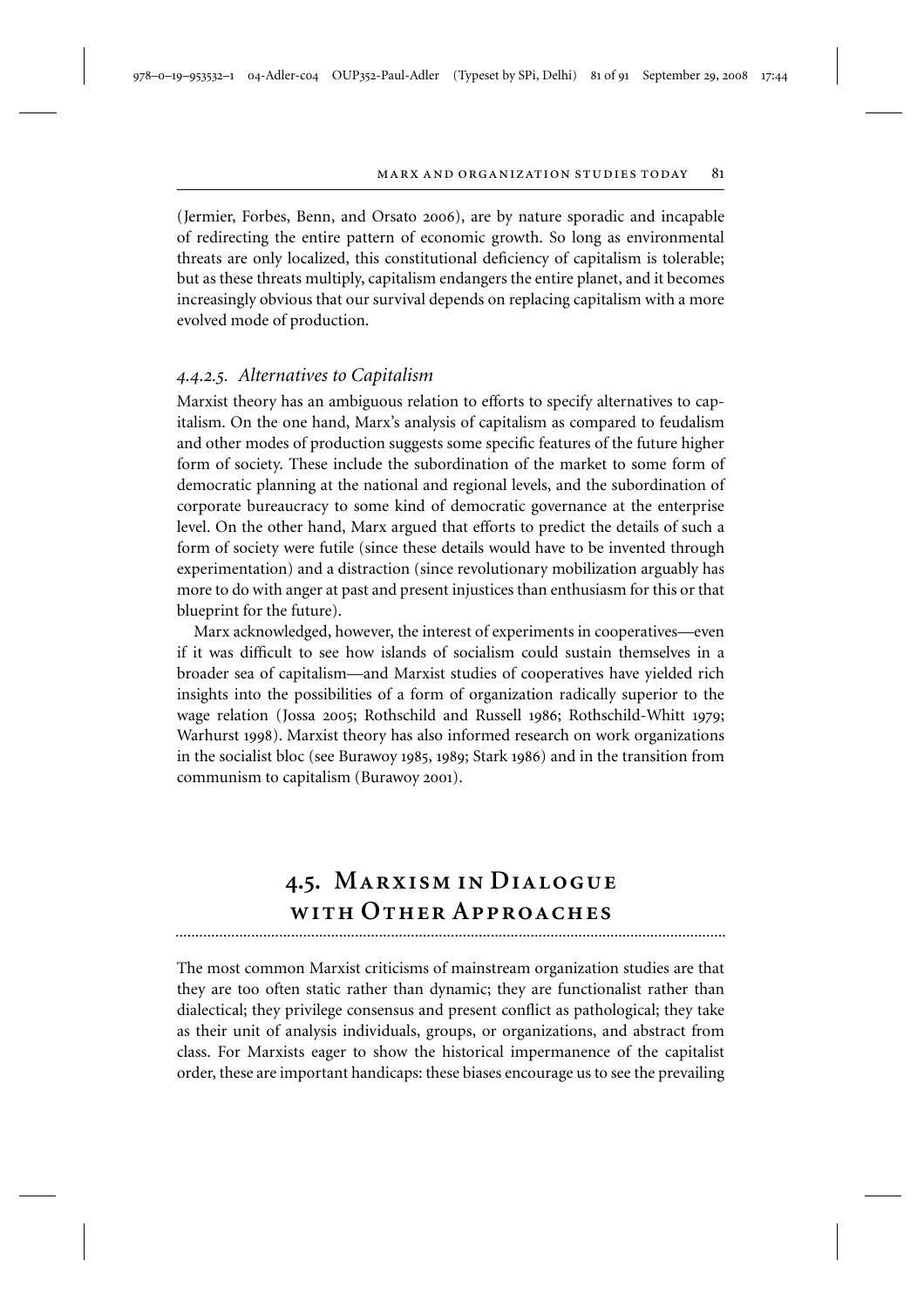social order as natural and inevitable (Benson 1977; Burawoy 1982; Goldman and Van Houten 1977; Zeitz 1980). With this general orientation, Marxists have engaged several other theoretical traditions in constructive dialogue. The following paragraphs review these in rapid summary.

Weber rejected Marxism's materialism; but the two traditions are joined in the critique of capitalism's structure of domination, its substantive irrationality, and the alienation implied by the rule of formal rationality (see e.g. Thompson and McHugh 2002: 370–4). The literature on the Marx–Weber relation is already enormous, and that relation continues to provoke valuable research. Like much of Western Marxism, the Frankfurt School (Horkheimer, Adorno, Marcuse, Habermas, etc.) focused on cultural factors to explain the failure of socialist movements to effect systemic change, and to this end, built a fruitful synthesis of elements of Marx and Weber—albeit relinquishing key elements of Marxist theory in the process.

Durkheim has been a powerful influence in organization studies, as visible in the work of Granovetter on the embeddedness of markets, Sabel on development associations, Streeck on associative orders, neo-institutionalists such as Meyer, Powell, and DiMaggio on normative isomorphism's pervasive effects on organizations (as pointed out by Burawoy 2001). Durkheim's earlier work on the division of labor has important convergences with Marx on socialization as interdependence (see Cleghorn 1987; Giddens 1976; Lukes 1973; Stone 1952). His later work rejects Marx's materialism, and Marxists argue that the resulting stream of research affords far too much autonomous causal weight to disembodied values, norms, ideas, and logics. Durkheim-inspired research offers a useful corrective to commodity fetishism in showing how economic relations are typically embedded in social relations; in doing so, however, many contemporary scholars in economic sociology largely accept mainstream economic theory's characterization of economic relations, even if they insist on contextualizing these; Marxists offer a deeper critique of economics, by revealing the contradictory social relations at the heart of economic relations.

Pragmatism has close affinities to Marx's conception of practice as a toolmediated transaction with the external world. The main difference is that pragmatism has no theory of the broader social context. As pragmatism grew into symbolic interactionism, its proponents increasingly presented this lack as a virtue, and the dialogue with Marxism grew more strained. Convergence is, however, reemerging, as theories of practice and research on the role of artifacts in practice reopen questions about the relations between local activity and the broader social context.

Many feminists, students of race and ethnicity, and other sociologists who study organizations empirically find that identities and projects are more powerful than class structure in explaining change at this level of analysis. They are surely correct to criticize doctrinaire Marxists who refuse to accord non-class dimensions of social structure any relevance; but this leaves entirely open the question of the place of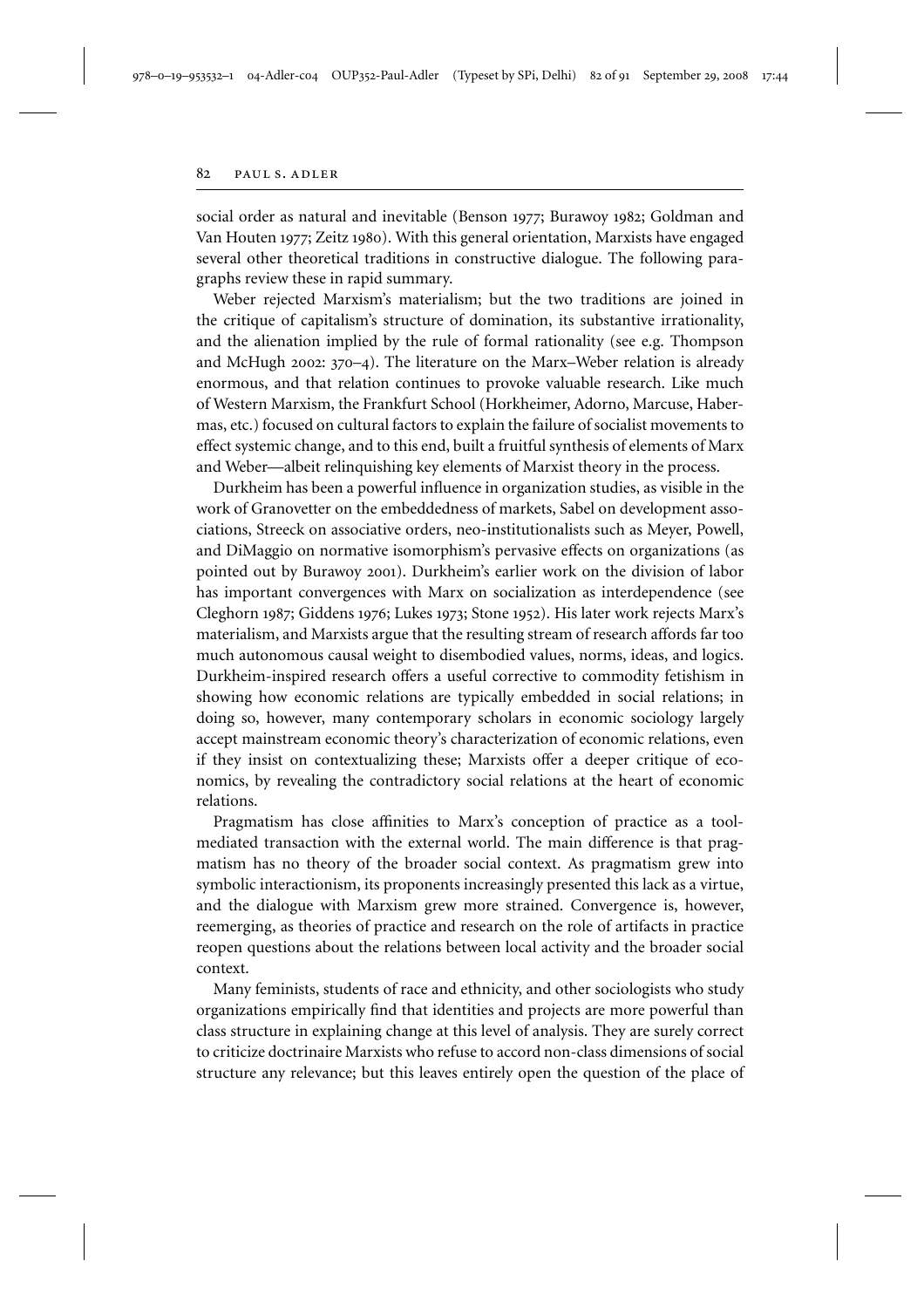these latter dimensions in the broader, longer term sweep of history. Calás and Smircich (2006) outline a large family of feminist approaches to organization studies that articulate different answers to this question. Their discussion of 'socialist feminism' summarizes some of the key debates and insights associated with the Marxist tradition within feminism. (The earlier literature is reviewed by Thompson 1989; Hartmann 1979.) A key contribution of feminist work to the Marxist project has been to challenge facile partitions erected by theorists between the realms of production and reproduction. Feminists have argued that the production process presupposes a reproduction process, that differences between women and men in the latter explain differences in the former (see e.g. Acker and Van Houten 1974; Acker 2000; Cockburn 1991; Game and Pringle 1984; Kanter 1977; Reskin and Ross 1992; Smith 2002; Wajcman 1998). Feminist work has also had a fruitful dialogue with Marxism in the study of technology and the organization of both wage work and domestic work (Wajcman 2004). Moreover, feminism has been an arena in which crucial epistemological debates have unfolded. From the Marxist point of view, the most important of these has been around 'standpoint theory' (see Anderson 2003; Harding 2004). Standpoint theory generalizes an argument originally advanced by Marx and later elaborated by Lukács (1971), that all social theory implicitly adopts a social vantage point, and that our theories will be deeper and more useful to an emancipatory project if as theorists we adopt the standpoint of the subaltern (Adler and Jermier 2005).

# 4.6. TO CHANGE THE WORLD

Marxism formulates a particularly sharp critique of the aims of much mainstream organization research to inform management action in the service of shareholder wealth. Such a starting point leads researchers to ignore, downplay, or distort the concerns of employees or society at large (Nord 1977). While some of this work is inspired by genuine humanist impulse to reform management, its starting point limits the depth of analysis.

Other mainstream research aims to be value-neutral and takes its distance from the practical needs of any actors. Such approaches too can generate powerful critical insights; but arguably this approach is self-defeating, since no science can in fact be value-neutral, and the aspiration of value-neutrality can easily obscure implicit value positions. Marxists argue that it is more productive to take a stand in favor of the emancipation of the oppressed, and then work to ensure one's research is as rigorous and objective as possible (Adler and Jermier 2005; Frost 1980; Victor and Stephens 1994).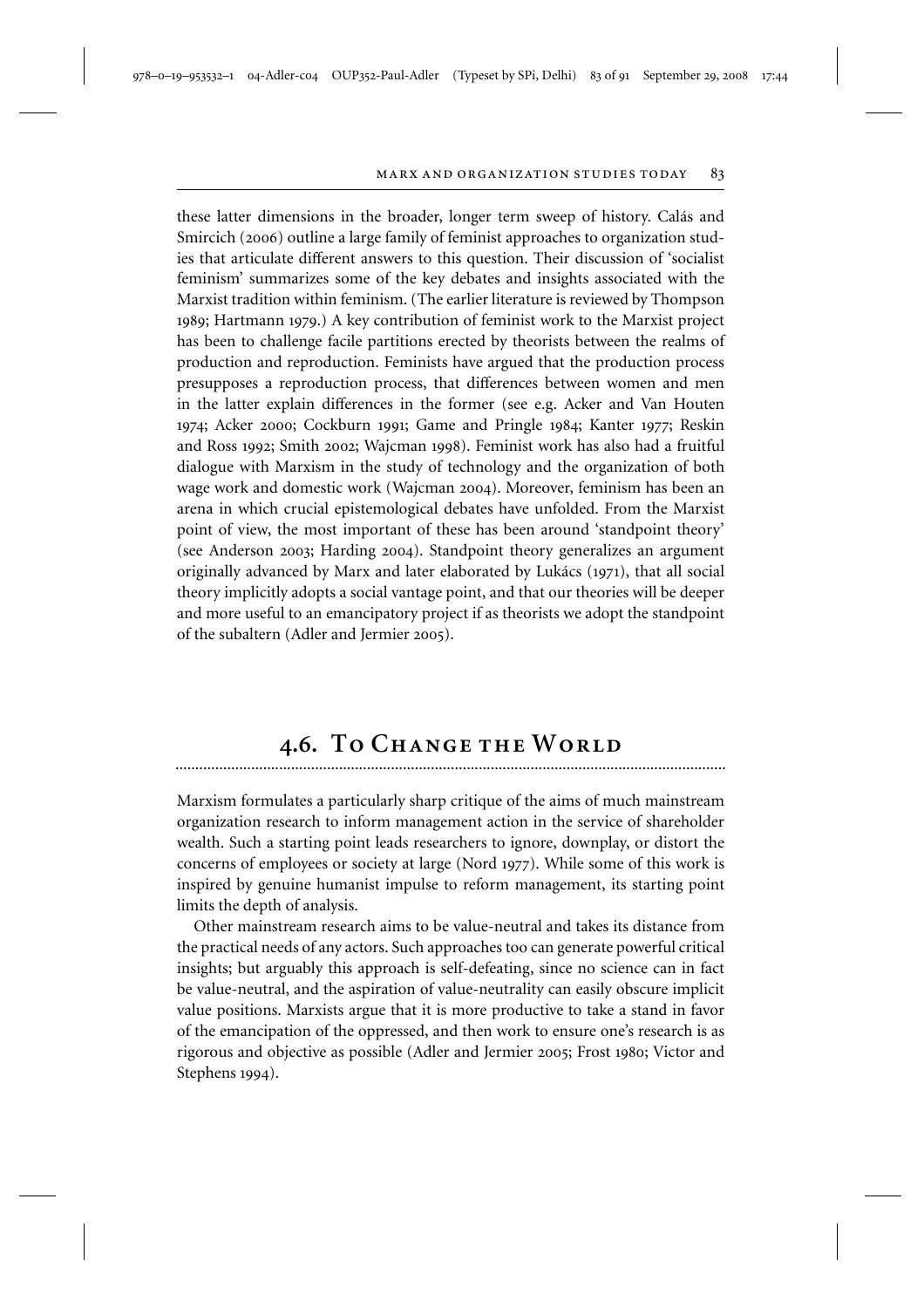Looking forward, perhaps one of the main opportunities for the development of Marxist organization studies lies in strengthening its public engagements. Burawoy (2004) distinguishes mainstream and critical sociology, and their respective academic and non-academic audiences. Mainstream 'policy sociology' turns 'professional sociology' (mainstream academic research) towards actionable knowledge that can support the technocratic efforts of policy makers. Likewise, Burawoy argues, 'public sociology' can turn 'critical sociology' away from an exclusive focus on internal debates within the field and towards public dialogue in support of struggles for emancipation. Such public dialogue can take more traditional forms (books that stimulate public reflection and opinion columns that address current issues) or more 'organic' forms (see Gramsci 1971) that engage directly with specific communities and social movements. Marxist scholars in many fields have often been engaged in work of this public kind. However, even though organization studies has enormous potential relevance to a range of publics, Marxists in this field have rarely taken up the public sociologist role. With the development of new oppositional movements, opportunities for such engagement seem to be multiplying.

# **<sup>A</sup>cknowledgments** ..........................................................................................................................................

This chapter has benefited greatly from comments by Steve Jaros, Craig Prichard, David Levy, Mick Rowlinson, Michael Burawoy, Matt Vidal, Mark Mizruchi, and Paul Thompson, even if there is much with which they still disagree.

# **References**

# **Marx and Engels Major Works with Original Publication Dates**

### *Marx*

Critique of Hegel's Philosophy of Right (1843), On the Jewish Question (1843), Notes on James Mill (1844), Economic and Philosophical Manuscripts of 1844 (1844), Theses on Feuerbach (1845), The Poverty of Philosophy (1845), Wage-Labor and Capital (1847), The Eighteenth Brumaire of Louis Napoleon (1852), Grundrisse (1857), Preface to A Contribution to the Critique of Political Economy (1859), Theories of Surplus Value, 3 vols. (1862), Value, Price and Profit (1865), Capital, vol. 1 (1867), The Civil War in France (1871), Critique of the Gotha Program (1875), Notes on Wagner (1883)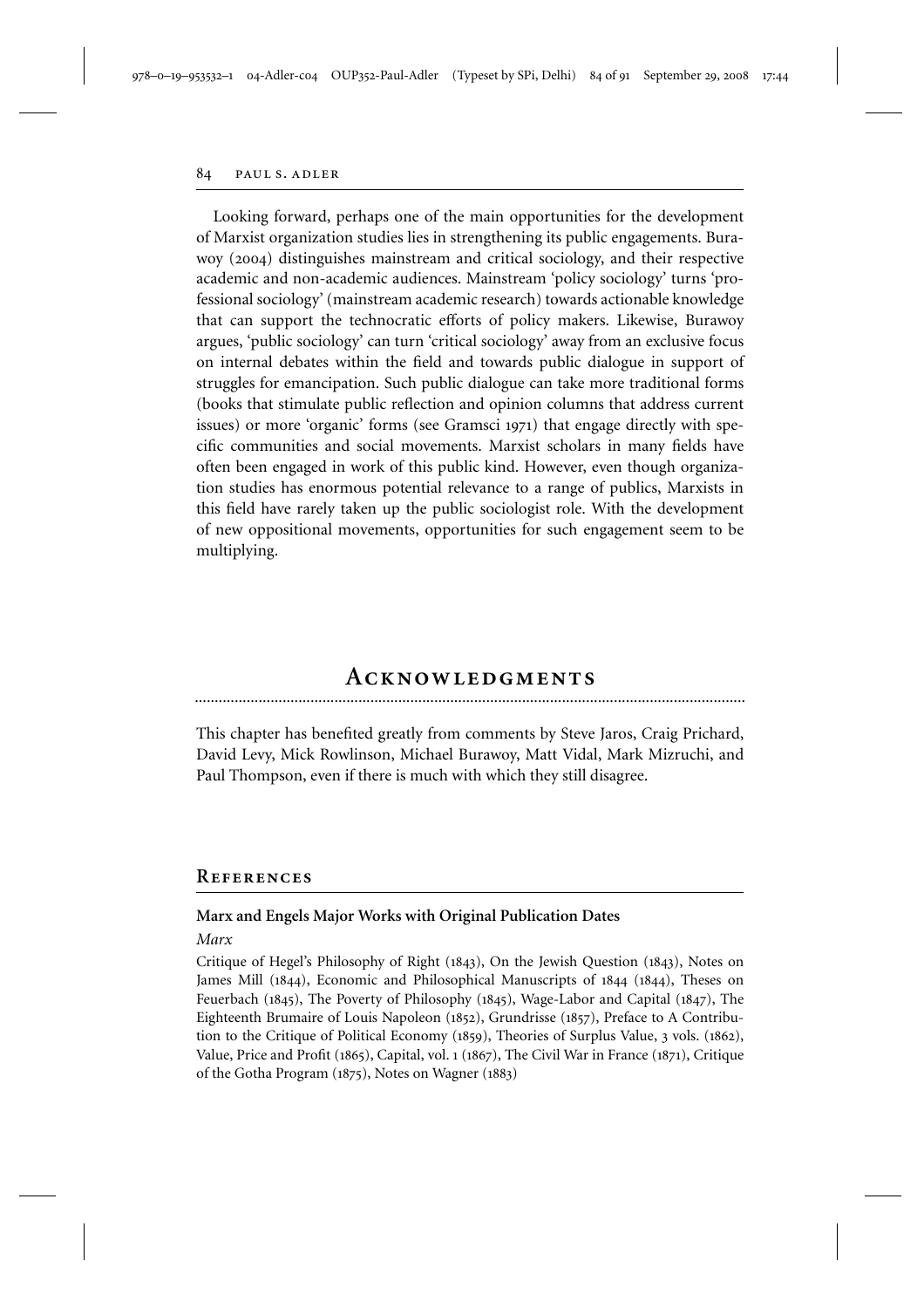# *Marx and Engels*

The German Ideology (1845), The Holy Family (1845), Manifesto of the Communist Party (1848), Writings on the US Civil War (1861), Capital, vol. 2 [posthumously, published by Engels] (1885), Capital, vol. 3 [posthumously, published by Engels] (1894)

## *Engels*

The Condition of the Working Class in England in 1844 (1844), The Peasant War in Germany (1850), Revolution and Counter-Revolution in Germany (1852), Anti-Dühring (1878), Dialectics of Nature (1883), The Origin of the Family, Private Property, and the State (1884), Ludwig Feuerbach and the End of Classical German Philosophy (1886)

# **Other References**

- Acker, J. (2000). 'Gendered Contradictions in Organizational Equity Projects'. *Organization,* 7/4: 625–32.
- and Van Houten, D. R. (1974). 'Differential Recruitment and Control: The Sex Structuring of Organizations'. *Administrative Science Quarterly,* 19/2: 152–63.

Ackroyd, S., and Thompson, P. (1999). *Organizational Misbehaviour.* London: Sage.

- Adler, P. S. (2001). 'Market, Hierarchy, and Trust: The Knowledge Economy and the Future of Capitalism'. *Organization Science,* 12/2: 215–34.
- (2007). 'The Future of Critical Management Studies: A Paleo-Marxist Critique of Labour Process Theory'. *Organization Studies,* 28/9: 1313–45.
- and Borys, B. (1989). 'Automation and Skill: Three Generations of Research on the Machine-Tool Case'. *Politics and Society*, 17/3: 377–412.

and Jermier, J. (2005). 'Developing a Field with More Soul: Standpoint Theory and Public Policy Research for Management Scholars'. *Academy of Management Journal*, 48/6: 941–4.

- AGLIETTA, M., and REBÉRIOUX, A. (2005). Corporate Governance Adrift: A Critique of Share*holder Value*. Cheltenham, UK: Edward Elgar.
- Anderson, E. (2003). 'Feminist Epistemology and Philosophy of Science' (Stanford Encyclopedia of Philosophy, 2007. Http://Plato.Stanford.edu/Entries/Feminism-Epistemology/).

Anderson, P. (1979). *Considerations on Western Marxism*. London: Verso.

- Arrighi, G. (1994). *The Long Twentieth Century: Money, Power and the Origins of Our Times*. London: Verso.
- Barker, J. (1993). 'Tightening the Iron Cage: Concertive Control in Self-Managing Teams'. *Administrative Science Quarterly,* 38: 408–37.
- BARLEY, S. R., and KUNDA, G. (1992). 'Design and Devotion: Surges of Rational and Normative Ideologies of Control in Managerial Discourse'. *Administrative Science Quarterly,* 37/3: 363–99.
- BENDIX, R. (1956). *Work and Authority in Industry*. New York: John Wiley & Sons.
- Benson, J. K. (1977). 'Organizations: A Dialectical View'. *Administrative Science Quarterly,*  $22/1: 1-21$
- Braverman, H. (1974). *Labor and Monopoly Capital: The Degradation of Work in the Twentieth Century*. New York: Monthly Review Press.
- Brewer, A. (1980). *Marxist Theories of Imperialism: A Critical Survey*. London: Routledge & Kegan Paul.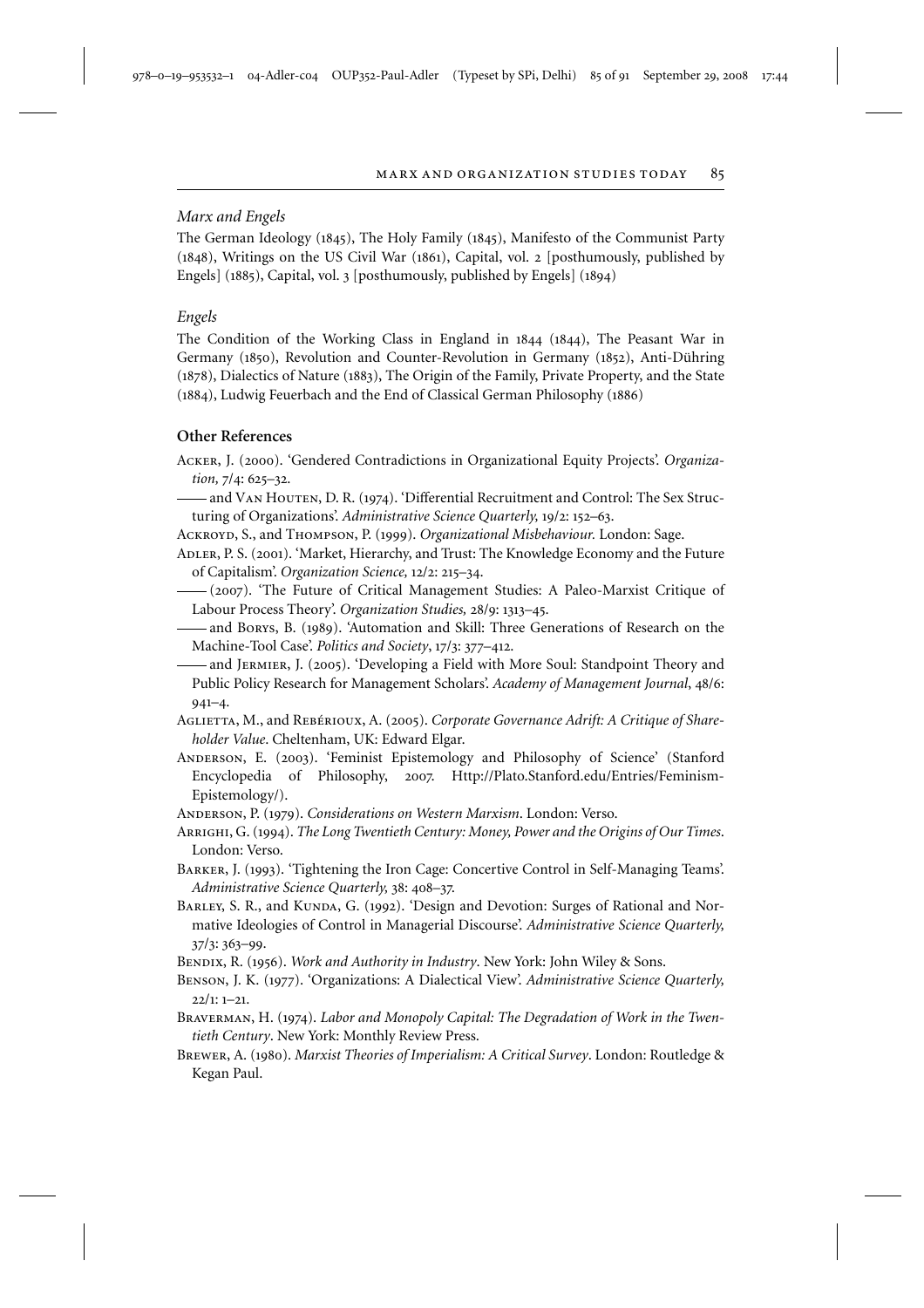- Burawoy, M. (1982). *Manufacturing Consent: Changes in the Labor Process under Monopoly Capitalism*. Chicago: University of Chicago Press.
- (1985). *The Politics of Production: Factory Regimes under Capitalism and Socialism*. London: Verso.
- (1989). 'Reflections on the Class Consciousness of Hungarian Steel Workers'. *Politics and Society*, 7/1: 1–34.
- (1990). 'Marxism as Science: Historical Challenges and Theoretical Growth'. *American Sociological Review,* 55/6: 775–93.
- (2001). 'Neoclassical Sociology: From the End of Communism to the End of Classes'. *American Journal of Sociology,* 106/4: 1099–1120.
- (2004). 'Public Sociologies: Contradictions, Dilemmas and Possibilities'. *Social Forces,* 82/4: 1603–18.
- Burkett, P. (1999). *Marx and Nature: A Red and Green Perspective*. New York: St Martin's Press.
- Calás, M. B., and Smircich, L. (2006). 'From the Woman's Point of View Ten Years Later: Towards a Feminist Organization Studies', in S. R. Clegg *et al.* (eds.), *Sage Handbook of Organization Studies.* 2nd edn. London: Sage.
- Callahan, G., and Thompson, P. (2001). 'Edwards Revisited: Technical Control and Call Centers'. *Economic and Industrial Democracy,* 22: 13–37.
- Carchedi, G. (1977). *On the Economic Identification of Social Classes*. London: Routledge & Kegan Paul.
- Clawson, D., and Fantasia, R. (1983). 'Beyond Burawoy: The Dialectics of Conflict and Consent on the Shop Floor'. *Theory and Society,* 12/5: 671–80.
- Clegg, S. R. (1981). 'Organization and Control'. *Administrative Science Quarterly,* 26/4: 545– 62.
- and Dunkerley, D. (1980). *Organization, Class and Control*. London: Routledge & Kegan Paul.
- Cleghorn, J. S. (1987). 'Can Workplace Democracy Transform Capitalist Society?: Durkheim and Burawoy Compared'. *Sociological Inquiry,* 57/3: 304–15.
- Cockburn, C. (1991). *In the Way of Women: Men's Resistance to Sex Equality in Organizations*. Ithaca, NY: ILR Press.
- Cohen, G. A. (1978). *Karl Marx's Theory of History: A Defense*. Princeton: Princeton University Press.
- Cohen, R. B., Felton, N., Nkosi, M., and van Liere, J. (eds.) (1979). *Multinational Corporation: A Radical Approach, Papers by Stephen Herbert Hymer*. Cambridge: Cambridge University Press.
- Cole, M. (1996). *Cultural Psychology: A Once and Future Discipline*. Cambridge, Mass.: Belknap Press/Harvard University Press.
- Cressey, P., and MacInnes, J. (1980). 'Voting for Ford: Industrial Democracy and the Control of Labour'. *Capital and Class,* 11: 5–33.
- Desai, M. (2002). *Marx's Revenge*. London: Verso.
- Domhoff, G. W. (1983). *Who Rules America Now?* Englewood Cliffs, NJ: Prentice-Hall.
- Dore, R. (1983). 'Goodwill and Spirit of Market Capitalism'. *British Journal of Sociology*,34/4: 459–82.
- Edwards, R. (1979). *Contested Terrain: The Transformation of the Workplace in the Twentieth Century*. New York: Basic.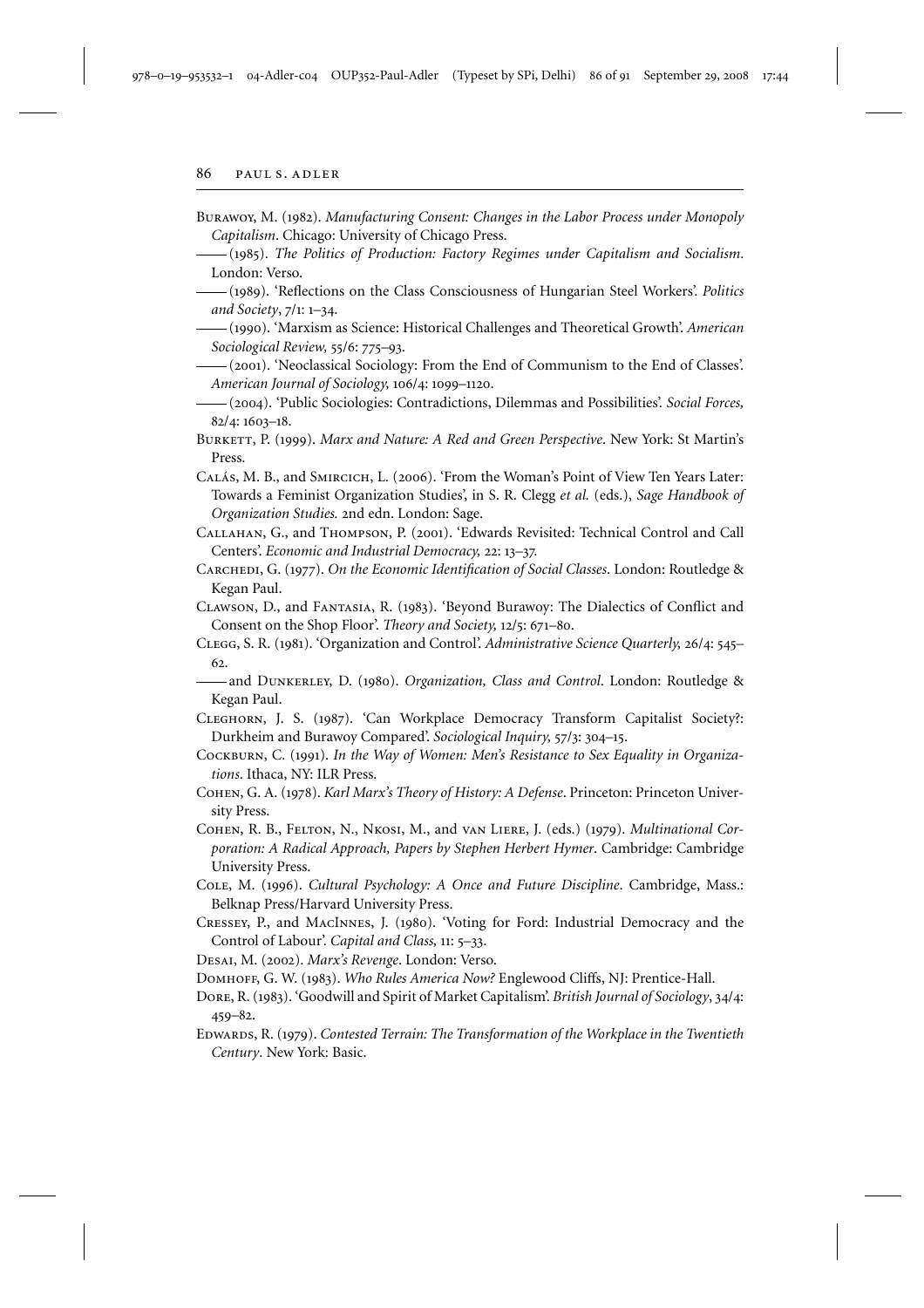- Elias, N. (2000). *The Civilizing Process: Sociogenetic and Psychogenetic Investigations*. Oxford: Blackwell.
- Engeström, Y. (1987). *Learning by Expanding: An Activity-theoretical Approach to Developmental Research*. Helsinki: Orienta-Konsultit.
- (1990). *Learning, Working and Imagining: Twelve Studies in Activity Theory*. Helsinki: Orienta-Konsultit.
- Miettinin, R., Punamaki, R.-L. (eds.) (1999). *Perspectives on Activity Theory*. Cambridge: Cambridge University Press.
- Fantasia, R. (1995). 'From Class Consciousness to Culture, Action, and Social Organization'. *Annual Review of Sociology,* 21: 269–87.

Clawson, D., and Graham, G. (1988). 'A Critical View of Worker Participation in American Industry'. *Work and Occupations,* 15/4: 468–88.

Foley, D. K. (1986). *Understanding Capital: Marx's Economic Theory*. Cambridge, Mass.: Harvard University Press.

Foster, J. B. (2000). *Ecology Against Capitalism*. New York: Monthly Review Press.

- Friedman, A. (1977). *Industry and Labour: Class Struggle at Work and Monopoly Capitalism*. London: Macmillan.
- Frost, P. (1980). 'Toward a Radical Framework for Practicing Organization Science'. *Academy of Management Review,* 5/4: 501–7.
- Game, A., and Pringle, R. (1984). *Gender at Work*. London: Pluto.
- GIDDENS, A. (1976). 'Classical Social Theory and the Origins of Modern Sociology'. *American Journal of Sociology,* 81/4: 703–29.
- GOLDMAN, P., and VAN HOUTEN, D. R. (1977). 'Managerial Strategies and the Worker: A Marxist Analysis of Bureaucracy'. *Sociological Quarterly,* 18: 108–25.
- GOTTFRIED, H. (2001). 'From "Manufacturing Consent" to "Global Ethnography": A Retrospective Examination'. *Contemporary Sociology,* 30/5: 435–8.
- Graham, L. (1995). *On the Line at Subaru-Isuzu: The Japanese Model and the American Worker*. Ithaca, NY: Cornell University Press.
- Gramsci, A. (1971). *Selections from the Prison Notebooks of Antonio Gramsci.* London: Lawrence and Wishart.
- Grenier, G. J. (1988). *Inhuman Relations: Quality Circles and Anti-Unionism in American Industry*. Philadelphia: Temple University Press.
- and Hogler, R. (1991). 'Labor Law and Managerial Ideology: Employee Participation as a Social Control System'. *Work and Occupations,* 18/3: 313–33.
- Grimshaw, D., and Rubery, J. (2005). 'Inter-Capital Relations and the Network Organization: Redefining the Work and Employment Nexus'. *Cambridge Journal of Economics*, 29: 1027–51.
- Hales, C. (2000). 'Management and Empowerment Programmes'. *Work Employment Society,* 14/3: 501–19.
- Harding, S. (2004). *The Feminist Standpoint Reader*. New York: Routledge.
- Harrison, B. (1994). *Lean and Mean: The Changing Landscape of Corporate Power in the Age of Flexibility*. Basic Books: New York.
- Hartmann, H. I. (1979). 'The Unhappy Marriage of Marxism and Feminism: Towards a More Progressive Union'. *Capital and Class*, 8: 1–33.
- Harvey, D. (1982). *The Limits to Capital*. Chicago: University of Chicago Press.
- Hayek, F. A. von (1944). *The Road to Serfdom*. Chicago: Chicago University Press.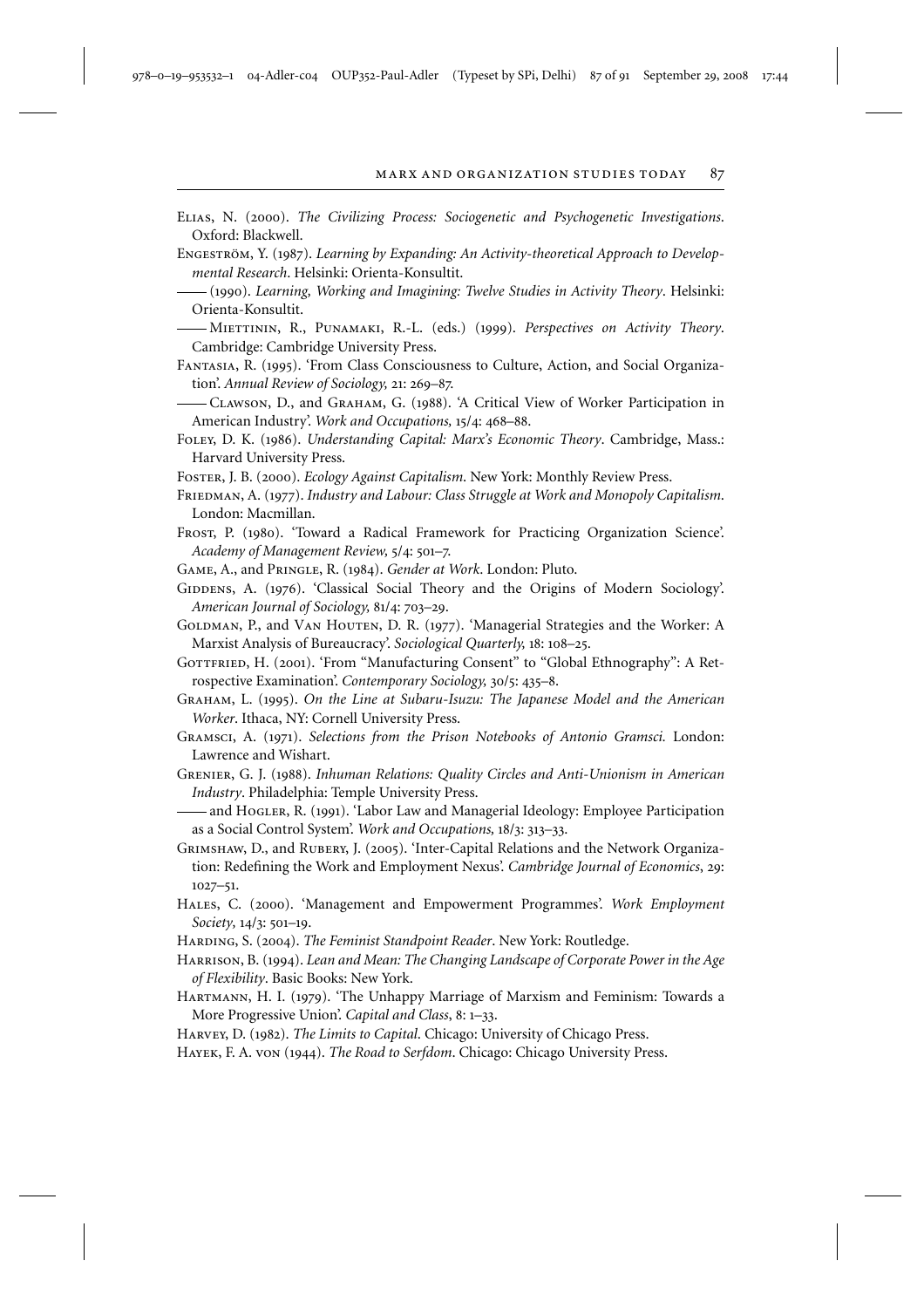Hirschhorn, L. (1984). *Beyond Mechanization*. Cambridge, Mass.: MIT Press.

- Hochschild, A. R. (1965). *The Managed Heart: Commercialization of Human Feeling*. Berkeley: University of California Press.
- Hodson, R. (2001). *Dignity at Work*. New York: Cambridge University Press.
- Hook, S. (2002). *Towards the Understanding of Karl Marx: A Revolutionary Interpretation*, expanded edn., ed. Ernest B. Hook. Amherst, NY: Prometheus Books.
- Hyman, R. (1975). *Industrial Relations: A Marxist Introduction*. London: Macmillan.
- (1987). 'Strategy or Structure? Capital, Labour and Control'. *Work Employment Society,*  $1/1: 25 - 55.$
- Ilyenkov, E. V. (1982). *Dialectics of the Abstract and the Concrete in Marx's 'Capital'*, trans. S. Syrovatkin. Moscow: Progress Publishers.
- Jermier, J. M. (1985). 'When the Sleeper Wakes: A Short Story Extending Themes in Radical Organization Theory'. *Journal of Management*, 11: 67–80.
- Knights, D., and Nord, W. (1994). *Resistance and Power in Organizations*. London: Routledge.
- Forbes, L. C., Benn, S., and Orsato, R. J. (2006). 'The New Corporate Environmentalism and Green Politics', in S. R. Clegg, C. Hardy, T. B. Lawrence, and W. R. Nord (eds.), *The Sage Handbook of Organization Studies*. 2nd edn. London: Sage.
- Jessop, B. (2001). 'Bringing the State Back in (Yet Again): Reviews, Revisions, Rejections, and Redirections'. *International Review of Sociology—Revue Internationale De Sociologie,* 11/2: 149–53.
- Jossa, B. (2005). 'Marx, Marxism and the Cooperative Movement'. *Cambridge Journal of Economics,* 29/1: 3–18.
- Kanter, R. M. (1977). *Men and Women of the Corporation*. New York: Basic.

Kelly, J. (2005). 'Labor Movements and Mobilization', in Stephen Ackroyd *et al.* (eds.), *The Oxford Handbook of Work and Organization*. Oxford: Oxford University Press.

- KENNEY, M., and FLORIDA, R. (1993). *Beyond Mass Production: The Japanese System and its Transfer to the U.S.* New York: Oxford University Press.
- Kolko, G. (1963). *The Triumph of Conservatism*. Chicago: Quadrangle.
- Lakatos, I. (1970). 'Falsification and the Methodology of Scientific Research Programmes', in I. Lakatos and A. Musgrave (eds.), *Criticism and the Growth of Knowledge.* Cambridge: Cambridge University Press.
- LANGTON, J. (1984). 'The Ecological Theory of Bureaucracy: The Case of Josiah Wedgwood and the British Pottery Industry'. *Administrative Science Quarterly*, 29/3: 330–54.
- Lave, J. (1988). *Cognition in Practice: Mind, Mathematics and Culture in Everyday Life*. Cambridge: Cambridge University Press.
- Lazerson, M. (1995). 'A New Phoenix? Modern Putting-Out in the Modena Knitwear Industry'. *Administrative Science Quarterly,* 40/1: 34–59.
- LEONT'EV, A. N. (1978). *Activity, Consciousness, and Personality.* Englewood Cliffs, NJ: Prentice-Hall.
- Levidow, L., and Young, B. (eds.) (1981). *Science, Technology and the Labour Process*. London: CSE Books.
- Levy, D. L. (2008). 'Political Contestation and Global Production Networks'. *Academy of Management Review*, 33/4.
- and Egan, D. (2003). 'A Neo-Gramscian Approach to Corporate Political Strategy: Conflict and Accommodation in the Climate Change Negotiations'. *Journal of Management Studies,* 40/4: 803–29.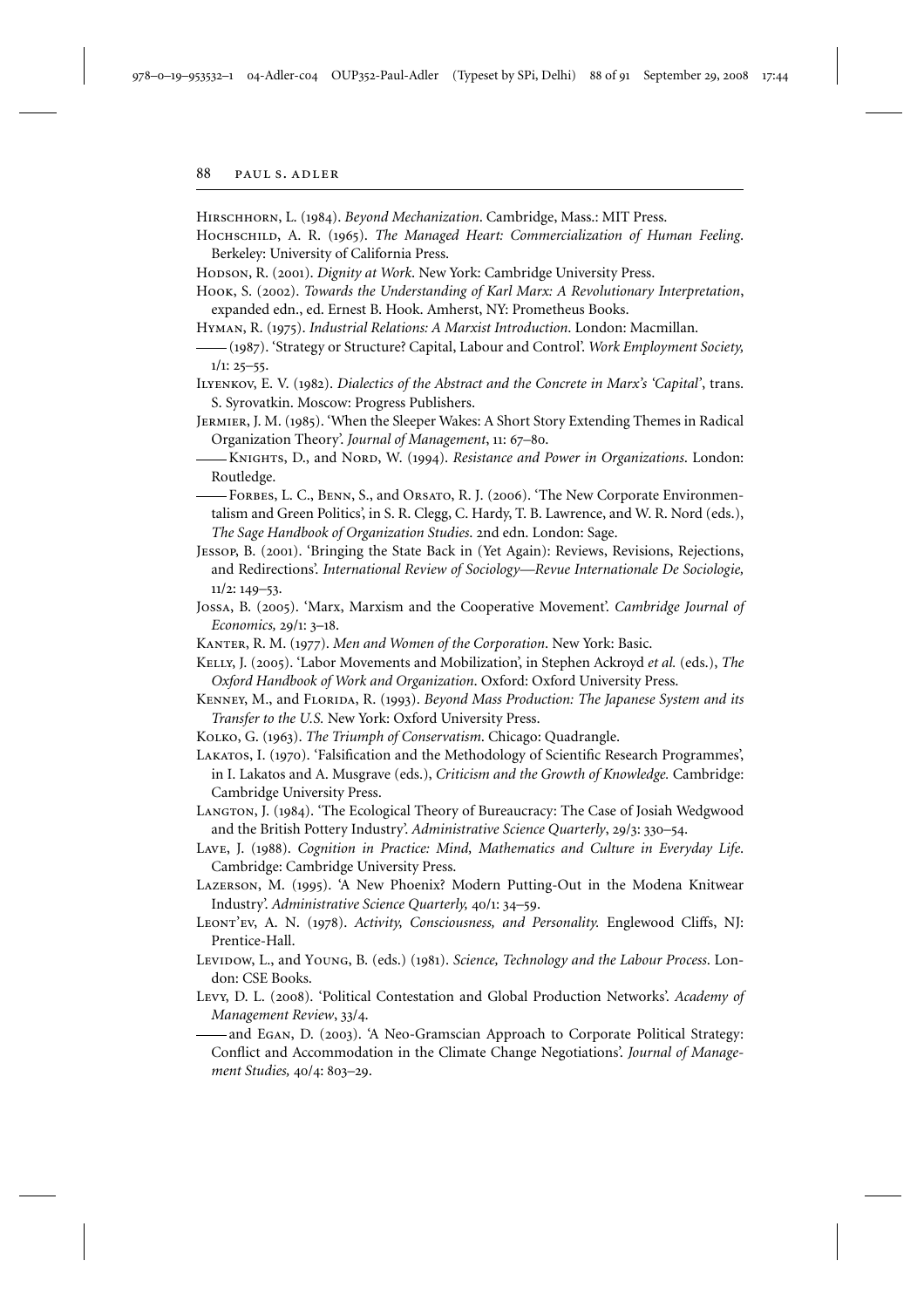- and Scully, M. (2007). 'The Institutional Entrepreneur as Modern Prince: The Strategic Face of Power in Contested Fields'. *Organization Studies*, 28/7: 971–91.
- Liden, M. Van Der (2007). *Western Marxism and the Soviet Union: A Survey of Critical Theories and Debates since 1917*. Leiden: Brill.
- LITTLER, C. R., and SALAMAN, G. (1982). 'Bravermania and Beyond: Recent Theories of the Labour Process'. *Sociology* 16/2: 251–69.
- Lopez, S. H. (2006). 'Emotional Labor and Organized Emotional Care: Conceptualizing Nursing Home Care Work'. *Work and Occupations,* 33/2: 133–60.
- Lukács, G. (1971). *History and Class Consciousness: Studies in Marxist Dialectics*, trans. Rodney Livingstone. Cambridge, Mass.: MIT Press.
- Lukes, S. (1973). *Emile Durkheim: His Life and Work. A Historical and Critical Study*. London: Penguin Press.
- (2005). *Power: A Radical View.* 2nd edn. Basingstoke: Palgrave Macmillan.
- Luria, A. R. (1976). *Cognitive Development: Its Cultural and Social Foundations*. Cambridge, Mass.: Harvard University Press.
- Mackenzie, D., and Wajcman, J. (eds.) (1985). *The Social Shaping of Technology*. Milton Keynes: Open University Press.
- Marens, R. (2003). 'Two, Three, Many Enrons: American Financial Hypertrophy and the End of Economic Hegemony'. *Organization,* 10/3: 588–93.
- Marglin, S. (1974). 'What Do Bosses Do? The Origins and Functions of Hierarchy in Capitalist Production'. *Review of Radical Political Economy,* 6: 60–112.
- Martin, A. W. (2007). 'Organizational Structure, Authority and Protest: The Case of Union Organizing in the United States, 1990–2001'. *Social Forces,* 3: 1413–35.
- Marx, K. (1955). *The Poverty of Philosophy.* Moscow: Progress Publishers.
- (1973). *Grundrisse*. Harmondsworth: Penguin Books.
- (1976). *Capital*, Vol. 1. Harmondsworth: Penguin.
- Merk, J. (2005). 'Regulating the Global Athletic Footwear Industry: The Collective Worker in the Product Chain', in L. Assassi, D. Wigan, and K. Van Der Pijl (eds.), *Global Regulation: Managing Crises after the Imperial Turn*. London: Palgrave-Macmillan.
- MIETTININ, R. (1999). 'The Riddle of Things: Activity Theory and Actor Network Theory as Approaches of Studying Innovations'. *Mind, Culture, and Activity,* 16/3: 170–95.
- and Hasu, M. (2002). 'Articulating User Needs in Collaborative Design: Towards an Activity Theoretical Approach'. *Computer Supported Collaborative Work,* 11/1–2: 129–51.
- Mizruchi, M. S. (1989). 'Similarity of Political Behavior among Large American Corporations'. *American Journal of Sociology,* 95/2: 401–24.
- Mumby, D. K. (2005). 'Theorizing Resistance in Organization Studies: A Dialectical Approach'. *Management Communication Quarterly,* 19/1: 19–44.
- Murphy, K. J. (2007). 'Can We Write the History of the Russian Revolution? A Belated Response to Eric Hobsbawm'. *Historical Materialism,* 15/2: 3–19.
- Noble, D. F. (1984). *Forces of Production: A Social History of Industrial Automation*. New York: Oxford University Press.
- Nord, W. (1977). 'A Marxist Critique of Humanistic Psychology'. *Journal of Humanistic Psychology*, 17/Winter: 75–83.
- Offe, C. (1984). *Contradictions of the Welfare State*. Cambridge, Mass.: MIT Press.
- Ollman, B. (2003). *Dance of the Dialectic: Steps in Marx's Method*. Champaign, Ill.: University of Illinois Press.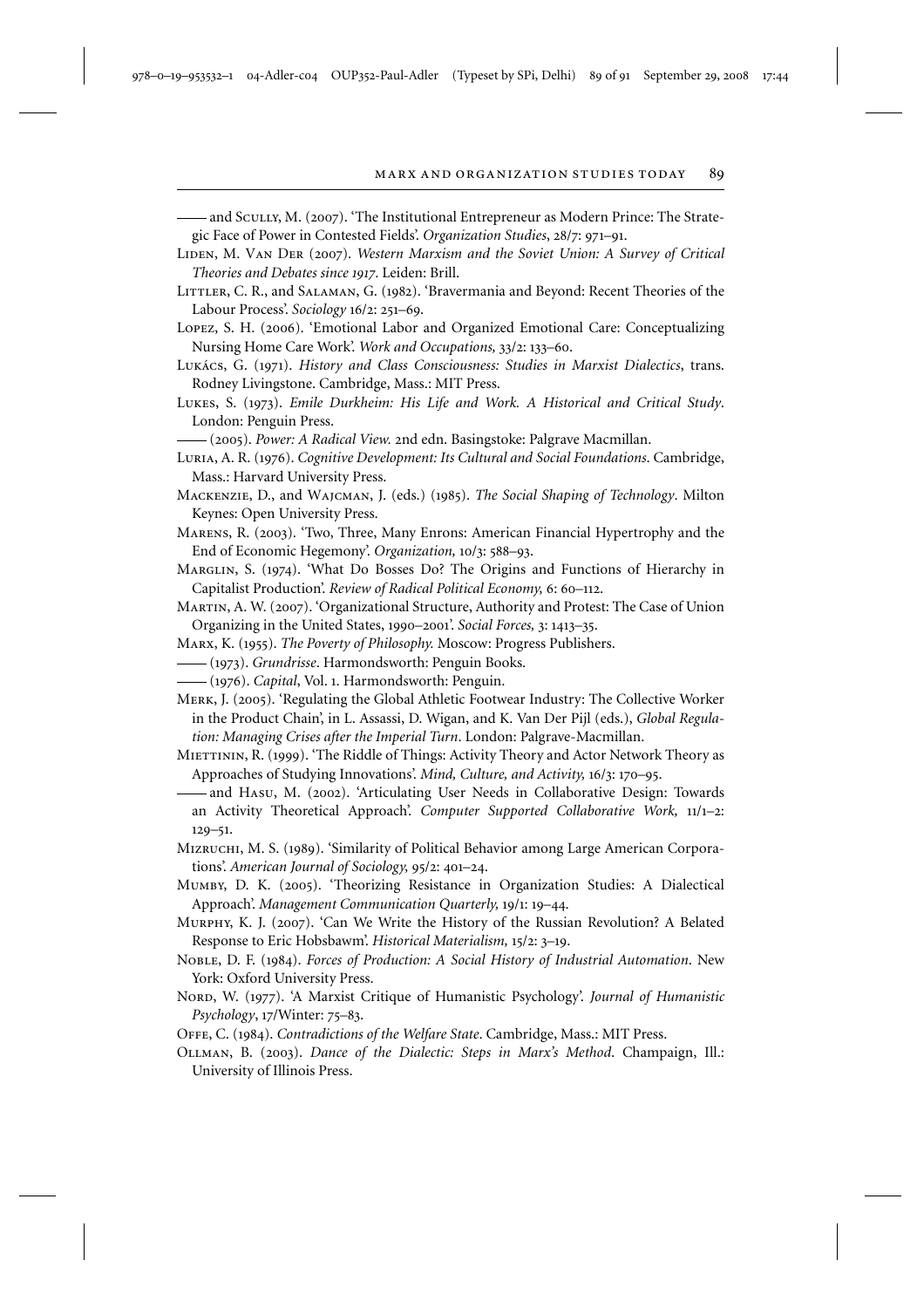- Ornstein, M. (1984). 'Interlocking Directorates in Canada: Intercorporate or Class Alliance?' *Administrative Science Quarterly,* 29/2: 210–31.
- Palmer, D., and Barber, B. M. (2001). 'Challengers, Elites, and Owning Families: A Social Class Theory of Corporate Acquisitions in the 1960s'. *Administrative Science Quarterly,* 46/1: 87–120.
- Piore, M. J., and Sabel, C. J. (1984). *The Second Industrial Divide: Possibilities for Prosperity*. New York: Basic Books.
- Raikes, P., Jensen, M. F., and Ponte, S. (2000). 'Global Commodity Chain Analysis and the French *Filière* Approach: Comparison and Critique'. *Economy and Society*, 29/3: 390–417.
- Reskin, B. F., and Ross, C. E. (1992). 'Jobs, Authority, and Earnings among Managers: The Continuing Significance of Sex'. *Work and Occupations,* 19/4: 342–65.
- Richardson, H., and Robinson, B. (2007). 'The Mysterious Case of the Missing Paradigm: A Review of Critical Information Systems Research 1991–2001'. *Information Systems Journal*, 17/3: 251–70.
- ROTHSCHILD, J., and MIETHE, T. D. (1999). 'Whistle-Blower Disclosures and Management Retaliation: The Battle to Control Information about Organization Corruption'. *Work and Occupations,* 26/1: 107–28.
- and Russell, R. (1986). 'Alternatives to Bureaucracy: Democratic Participation in the Economy'. *Annual Review of Sociology,* 12: 307–28.
- ROTHSCHILD-WHITT, J. (1979). 'The Collectivist Organization: An Alternative to Rational-Bureaucratic Models'. *American Sociological Review,* 44/4: 509–27.
- SACCHETTI, S., and SUGDEN, R. (2003). 'The Governance of Networks and Economic Power: The Nature and Impact of Subcontracting Relationship'. *Journal of Economic Surveys,* 17/5: 669–91.
- Sallach, D. L. (1974). 'Class Domination and Ideological Hegemony'. *Sociological Quarterly,* 15: 38–50.
- Sawchuk, P. H., Duarte, N., and Elhammoumi, M. (eds.) (2006). *Critical Perspectives on Activity: Explorations across Education, Work and Everyday Life*. New York: Cambridge University Press.
- Schumpeter, J. A. (1942). *Capitalism, Socialism, and Democracy*. New York: Harper.
- Smith, C. (1987). *Technical Workers: Class, Labour and Trade Unionism*. London: Macmillan.
- Smith, R. A. (2002). 'Race, Gender, and Authority in the Workplace: Theory and Research'. *Annual Review of Sociology,* 28: 509–42.
- Stark, D. (1986). 'Rethinking Internal Labor Markets: New Insights from a Comparative Perspective'. *American Sociological Review,* 51: 492–504.
- Stone, K. (1973). 'The Origins of Job Structures in the Steel Industry'. *Radical America,* 7: 17–66.
- Stone, R. C. (1952). 'Conflicting Approaches to the Study of Worker–Manager Relations'. *Social Forces,* 31/2: 117–24.
- Thompson, E. P. (1963). *The Making of the English Working Class*. London: Victor Gollancz. Thompson, P. (1989). *The Nature of Work.* 2nd edn. London: Macmillan.
- and McHugh, D. (2002). *Work Organizations*. 3rd edn. New York: Palgrave.
- and Warhurst, C. (eds.) (1998). *Workplaces of the Future*. Houndmills: Macmillan.
- Tinker, T. (1991). 'The Accountant as Partisan'. *Accounting, Organizations and Society*, 16/3: 297–310.